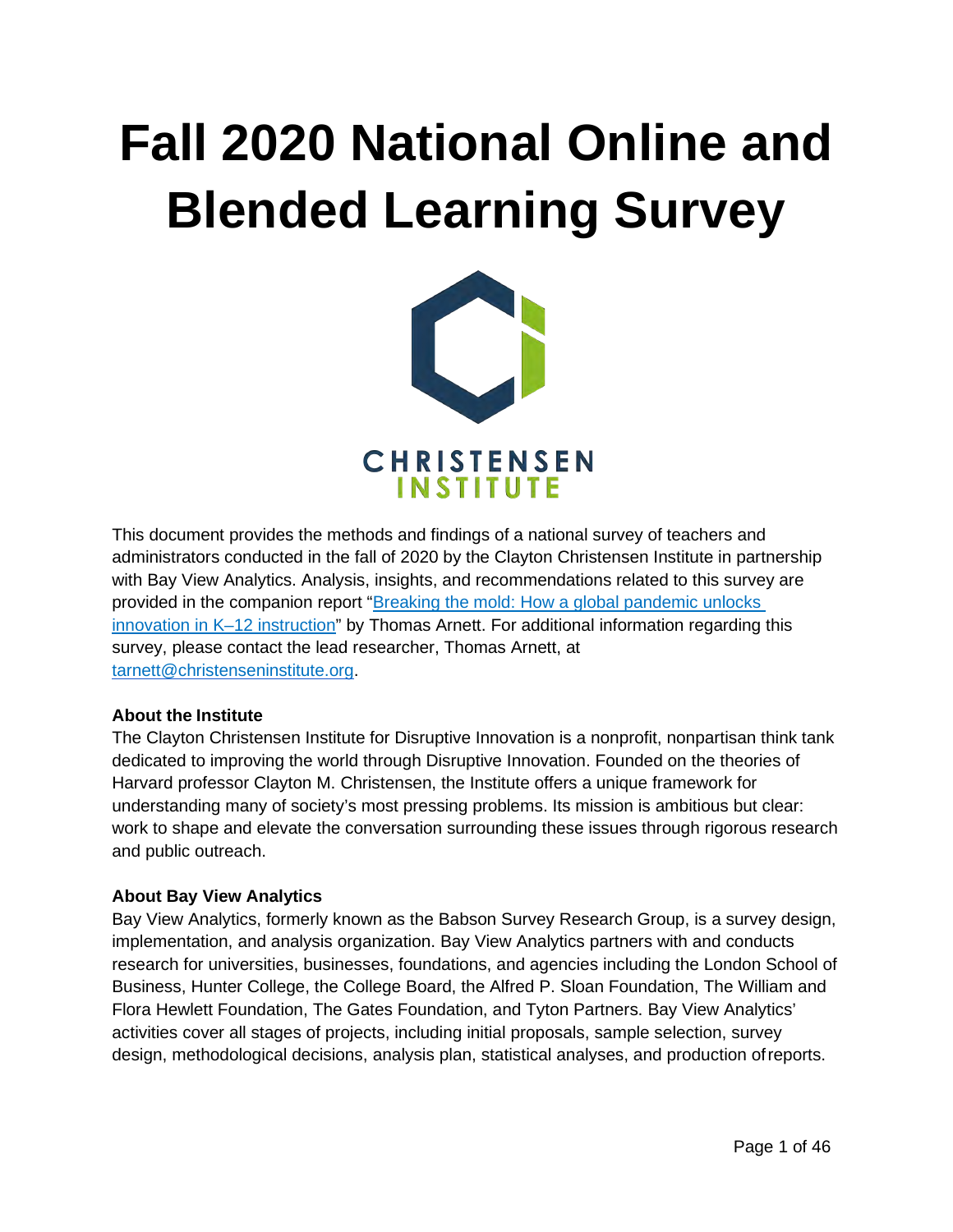# **Table of Contents**

| <b>Survey Methods</b>        |    |
|------------------------------|----|
| <b>Teacher Survey</b>        | 5  |
| <b>Administrative Survey</b> | 22 |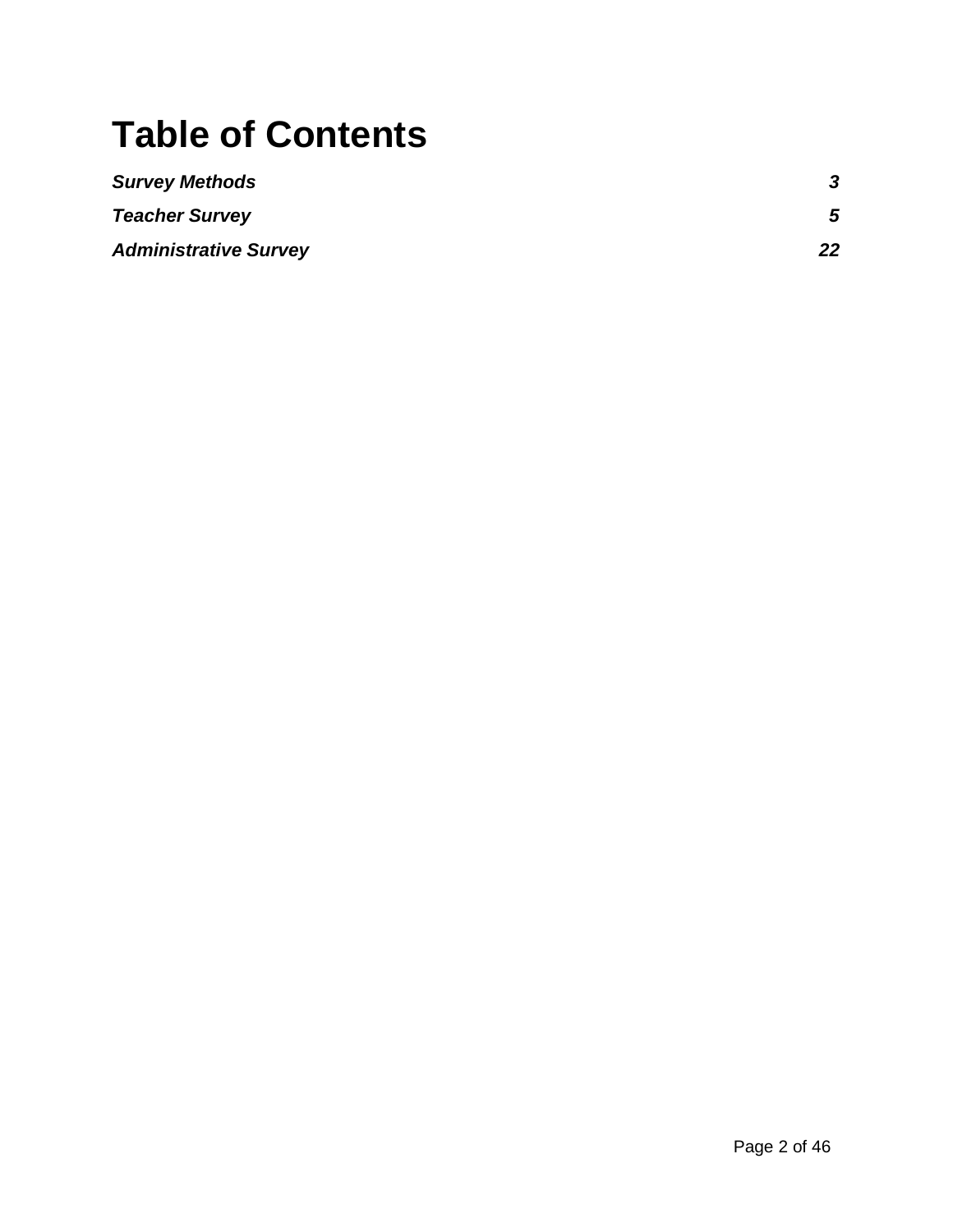# <span id="page-2-0"></span>**Survey Methods**

Information for this report comes from national surveys of US K–12 teachers and school and district administrators. Data from the surveys was collected during the period of October 14 through October 21, 2020.

The surveys used mailing lists from Market Data Retrieval. One list included a representative sample of K–12 classroom teachers and the second was a representative sample of relevant K– 12 academic administrators (e.g., principal/assistant principal, assistant superintendent, curriculum coordinator, digital learning director, curriculum director, and subject area directors).

### **Participants**

For the teacher study, responses were collected from 596 classroom teachers representing 430 school districts from 45 states plus the District of Columbia. For the administrator survey, responses were collected from 694 K–12 administrators representing 596 school districts from 48 states plus the District of Columbia.

Participant institutional affiliation was matched to the federal Common Core of Data (CCD), described as "the Department of Education's primary database on public elementary and secondary education in the United States. CCD is a comprehensive, annual, national database of all public elementary and secondary schools and school districts.["1](#page-2-1)

### **Procedures**

All data were checked for completeness, missing values, or erroneous codes. All responses entered as 'other' were reviewed to determine if they should also be coded as one of the fixed responses. No survey questions were required; respondents could skip any question they desired. Very few respondents skipped questions, but all surveys where less than threequarters of the eligible questions were not completed were deleted from the analysis.

### **Results**

The following sections of this report provide the questions from each survey, accompanied by the frequencies of responses for each question. Responses to open-ended questions have not been provided.

<span id="page-2-1"></span><sup>1. &</sup>quot;Common Core of Data" (web page), National Center for Education Statistics (NCES), accessed December 5, 2020, [https://nces.ed.gov/ccd/.](https://nces.ed.gov/ccd/)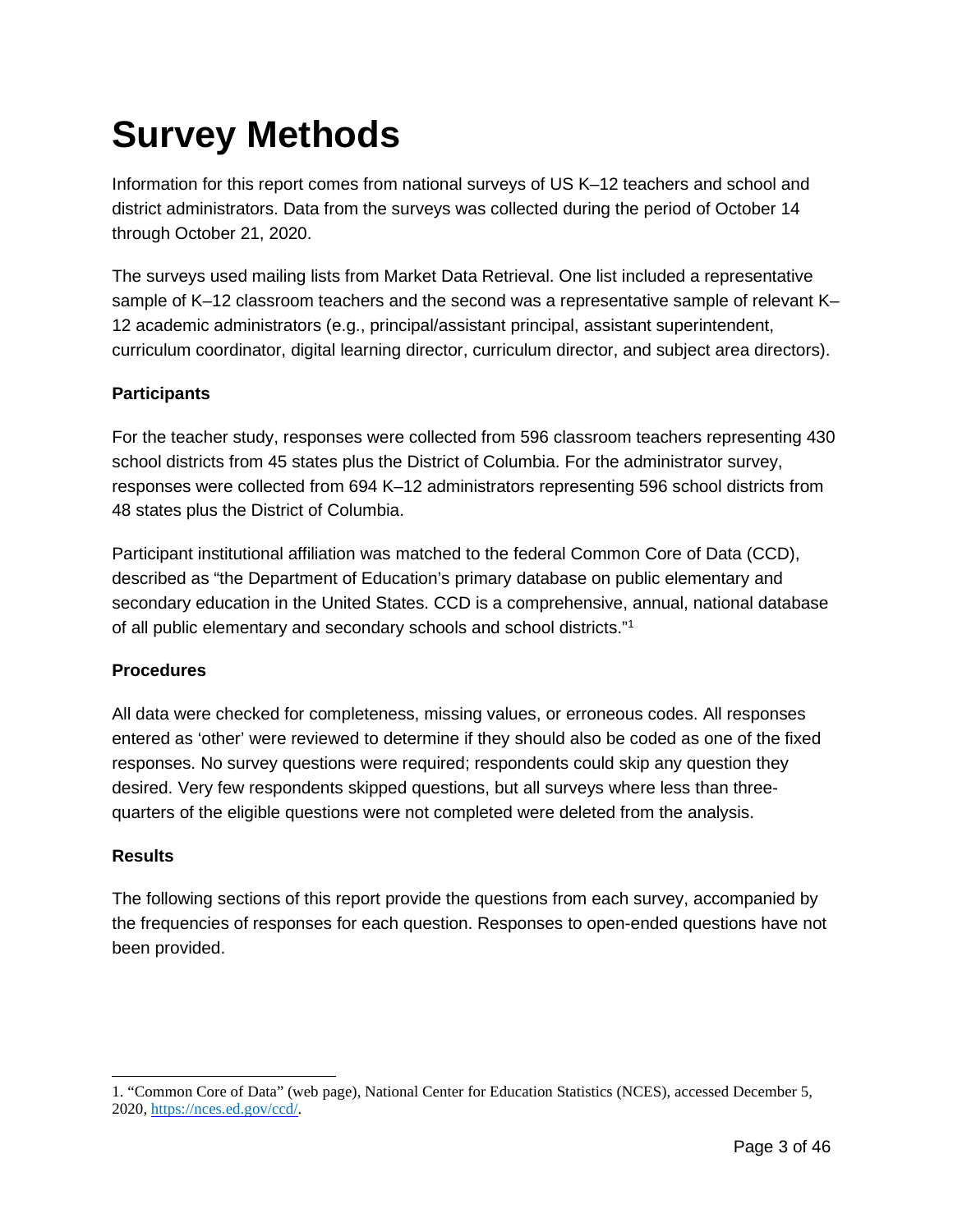# <span id="page-3-0"></span>**Teacher Survey**

These are difficult times for US K–12 education. Due to the COVID-19 pandemic, teachers like you face incredible logistical challenges when it comes to ensuring students' health, safety, and wellbeing while also keeping them on track with learning.

Amidst these trying times, our research team at the Clayton Christensen Institute wants to learn more about your struggles so we can spotlight what educators like you are up against and highlight the range of innovative solutions you are developing for meeting your challenges.

Which of the following best describes your school's current circumstances:

- o Our school buildings are closed to students.
- o Our school buildings are partially open to students for limited use.
- o Our school buildings are fully open.
- o Other



Which of the options below best describes your **current teaching circumstances** (Fall 2020)?

- o I teach all of my students in a physical classroom.
- o I teach all of my students via a mix of classroom and remote instruction.
- o I teach some students in-person and other students remotely.
- o I teach all my students remotely.
- o Other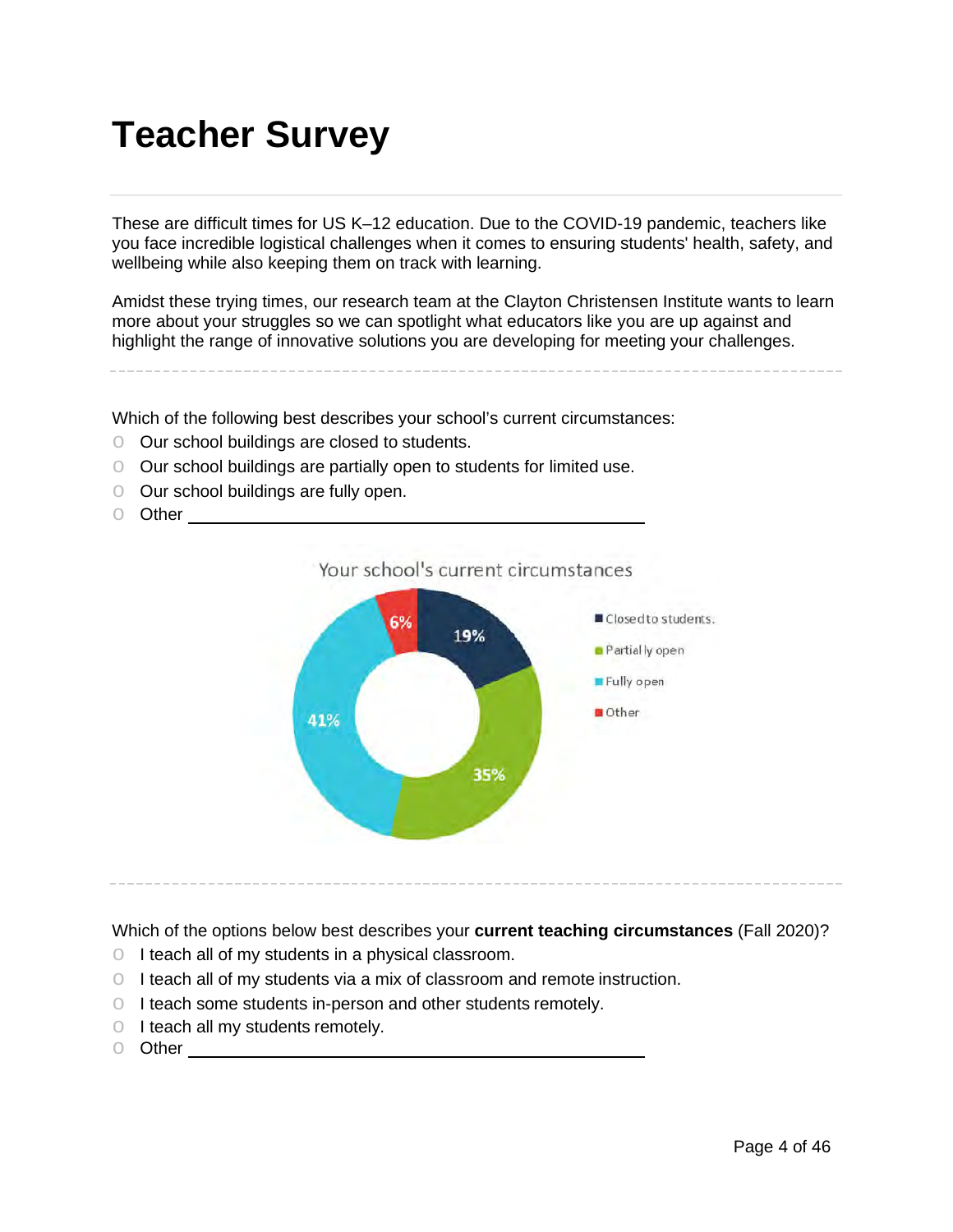

*The following question was only displayed to the respondent if they provided a qualifying answer to a previous question*

How do you provide remote instruction?

- o Students receive most of their instruction synchronously through daily class sessions over video calls for an amount of time similar to a regular school day.
- o Students receive most of their instruction asynchronously by completing learning activities independently
- o Students receive a mix of synchronous and asynchronous instruction each day.



### How do you provide remote instruction?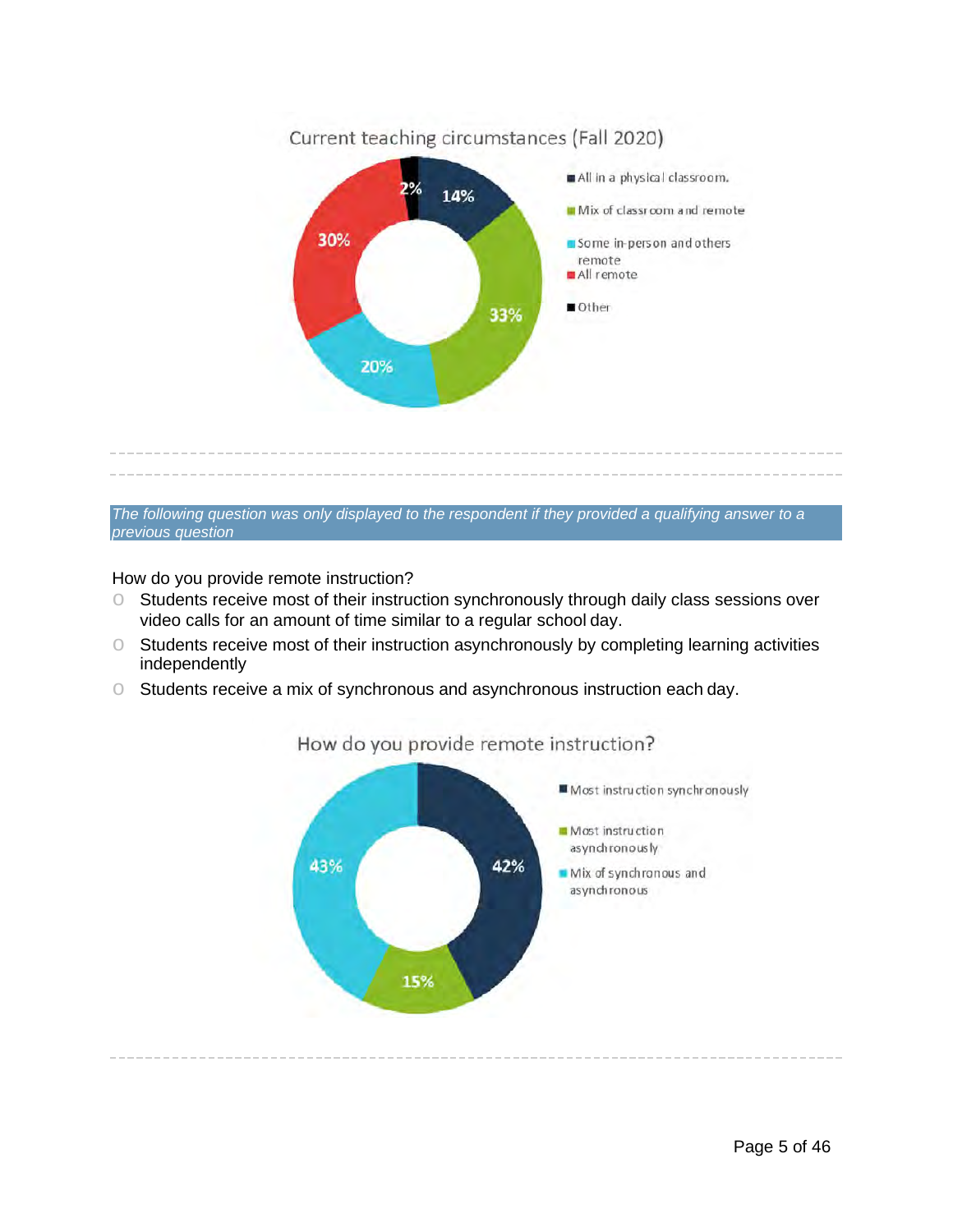Did you incorporate online-learning into your instruction prior to COVID-19?

- o A lot
- o A little
- o Not at all
- o Does not apply



Did your school or district have a program encouraging teachers to incorporate online learning into their instruction prior to COVID-19?

- o Formal program
- o Informal program
- o No program
- o Don't know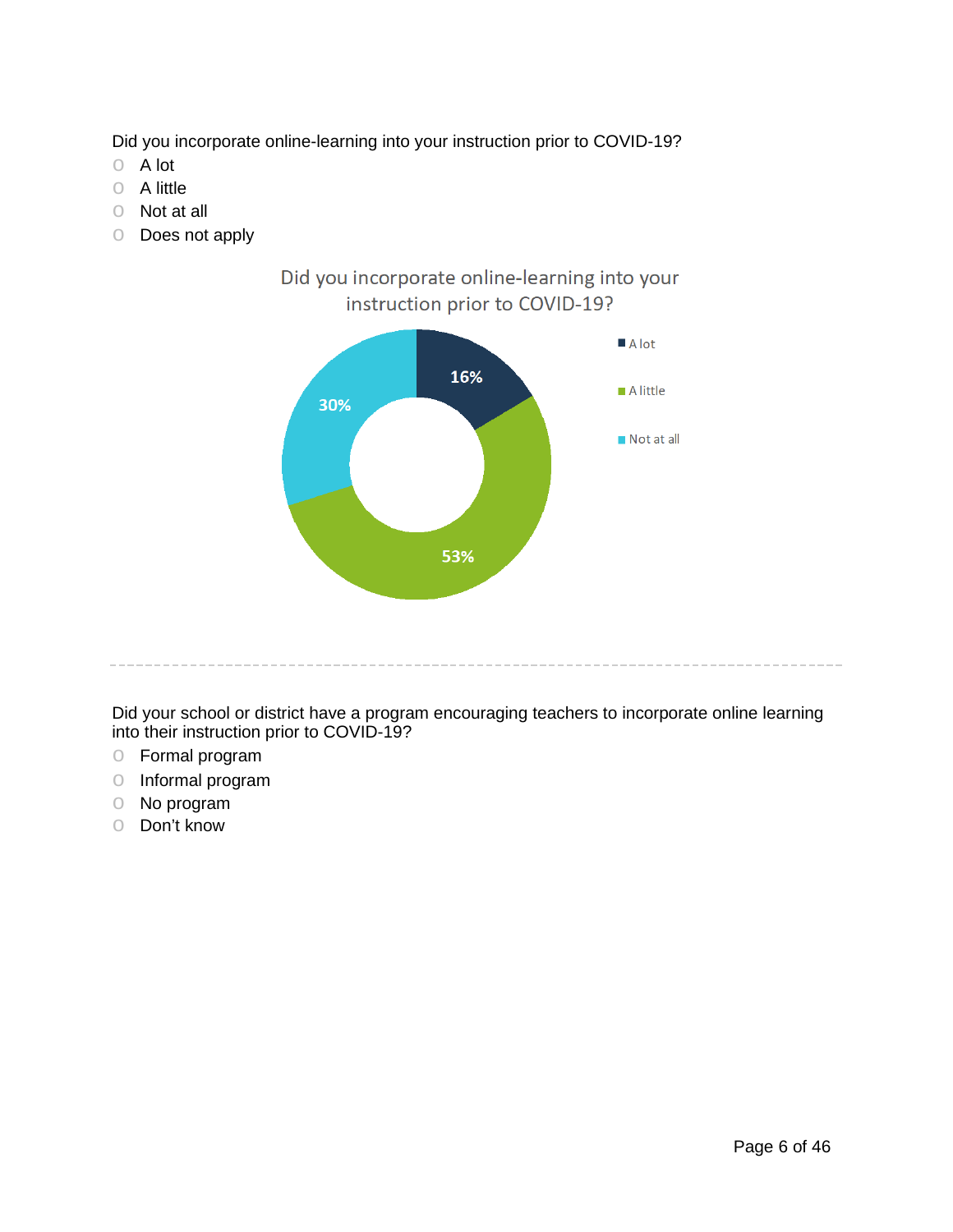

*The following question was only displayed to the respondent if they provided a qualifying answer to a previous question*

Please indicate to the best of your knowledge if any of your students currently participate in any of the following arrangements.

*Please select all that apply.*

- $\Box$  "Learning hubs" in which students can get in-person support for remote learning.
- $\Box$  "Learning pods" organized by families in which children meet in-person for socialization and/or support with remote learning.
- ▢ Tutoring services arranged by your school or district to support remote learning.
- $\Box$  Virtual interactions with a mentor or industry experts (i.e., non-school employees) arranged by your school or district.
- ▢ Other (please describe):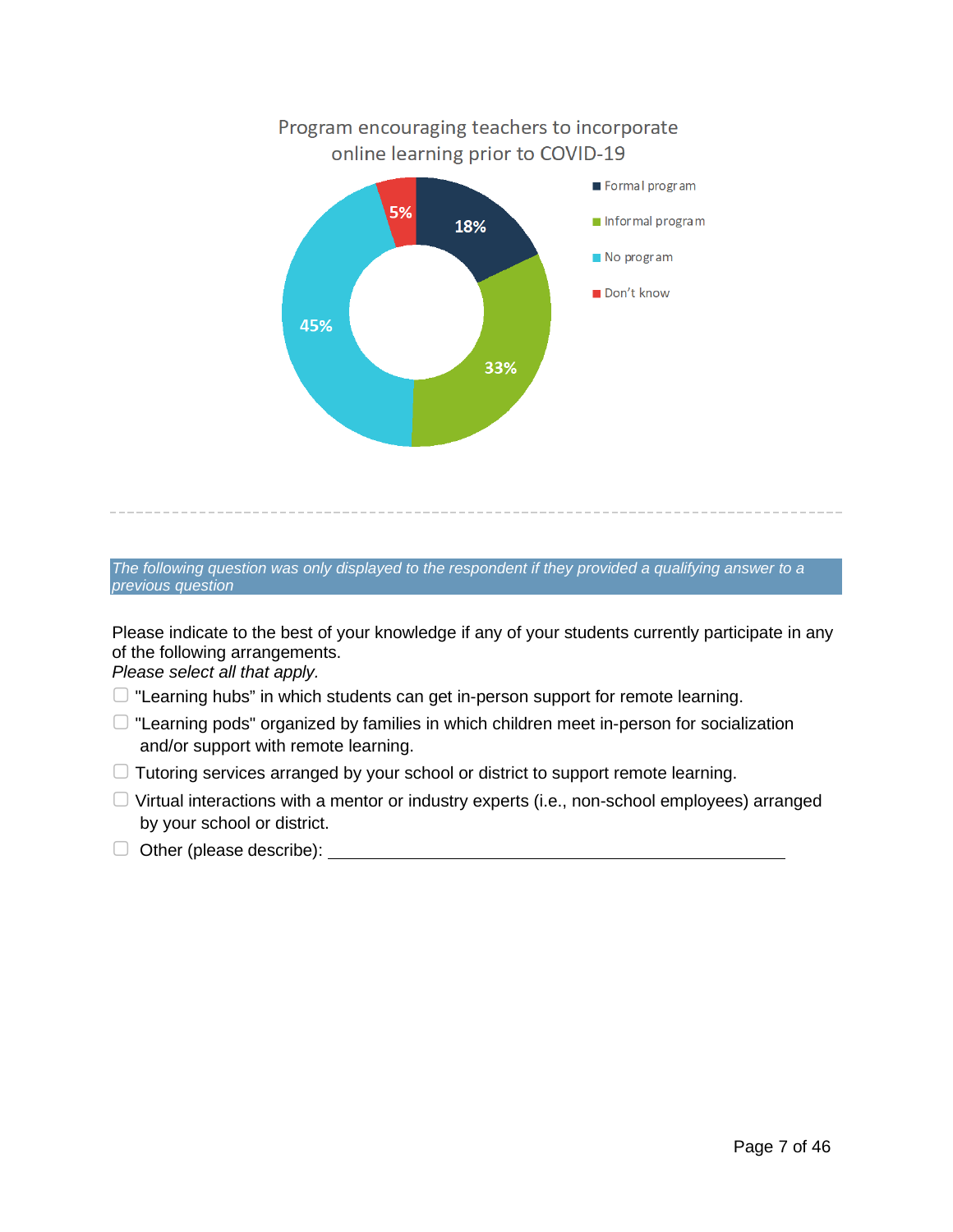### **Students currently participate**



*The following question was only displayed to the respondent if they provided a qualifying answer to a previous question*

Do you use any of the following techniques for remote learning? *Please check all that apply.*

- □ Online lab activities
- $\Box$  Student speeches or presentations online (e.g., over Zoom)
- ▢ Online polling or quizzes
- $\Box$  Small group asynchronous activities
- $\Box$  Small group synchronous activities online (e.g., Zoom breakout rooms)
- ▢ Tutoring or peer-to-peer learning program
- ▢ Mastery-based learning
- $\Box$  Individualized learning progressions and pacing
- □ Project-based learning
- □ Other **Definition**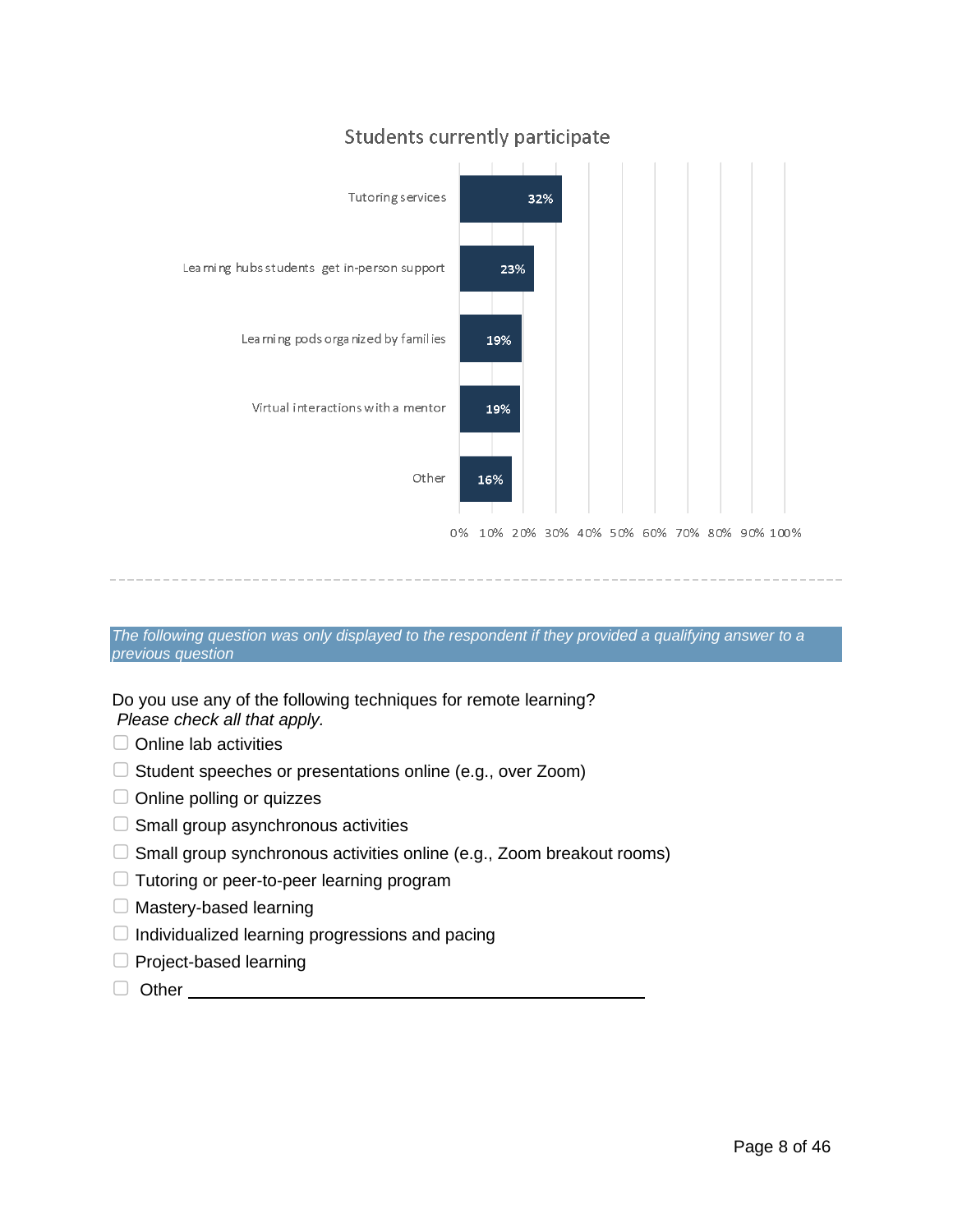

### Remote learning techniques

*The following question was only displayed to the respondent if they provided a qualifying answer to a previous question*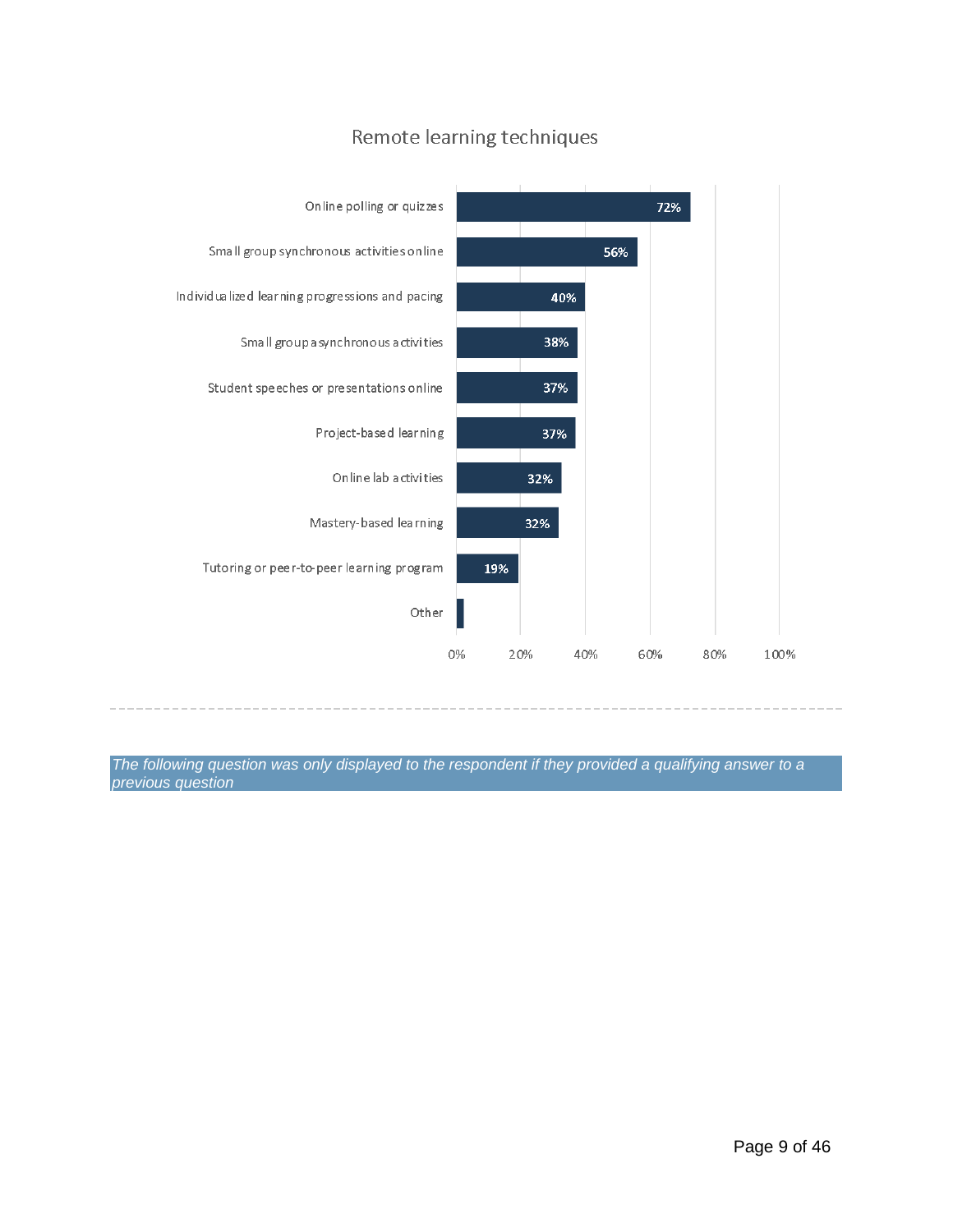How do you build and sustain **personal relationships** with your students? *Please check all that apply.*

- ▢ Whole-class video calls
- $\Box$  Small group video calls
- □ One-on-one video calls
- □ Telephone
- $\Box$  Text messaging
- ▢ Messaging apps (Remind, SeeSaw, etc.)
- ▢ Email
- □ Social media (Facebook, Twitter, LinkedIn, TikTok, etc.)
- □ Other **Definition**

Build and sustain personal relationships with your students



*The following question was only displayed to the respondent if they provided a qualifying answer to a previous question*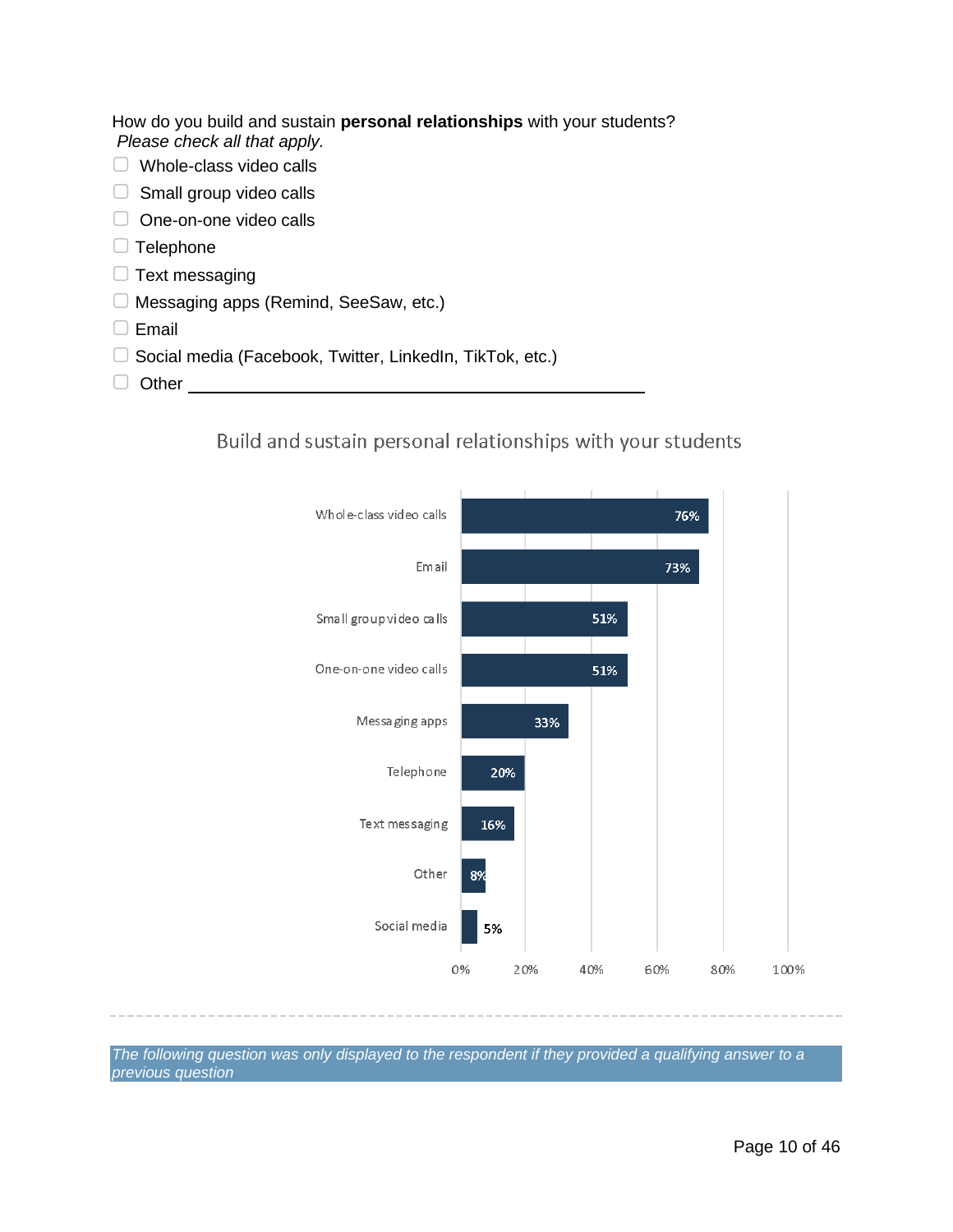How do you communicate with **your students' parents/guardians**? *Please check all that apply.*

- □ Class newsletters
- ▢ Video calls
- □ Telephone
- $\Box$  Text messaging
- ▢ Messaging apps (Remind, SeeSaw, etc.)
- ▢ Email
- ▢ Social media (Facebook, Twitter, LinkedIn, TikTok, etc.)
- □ Other <u>\_\_\_\_\_\_\_\_\_\_\_\_\_\_\_</u>





Teaching is more than delivering whole-class or small group instruction. When you consider all the hours you currently spend teaching each week, what is your best estimate of the proportion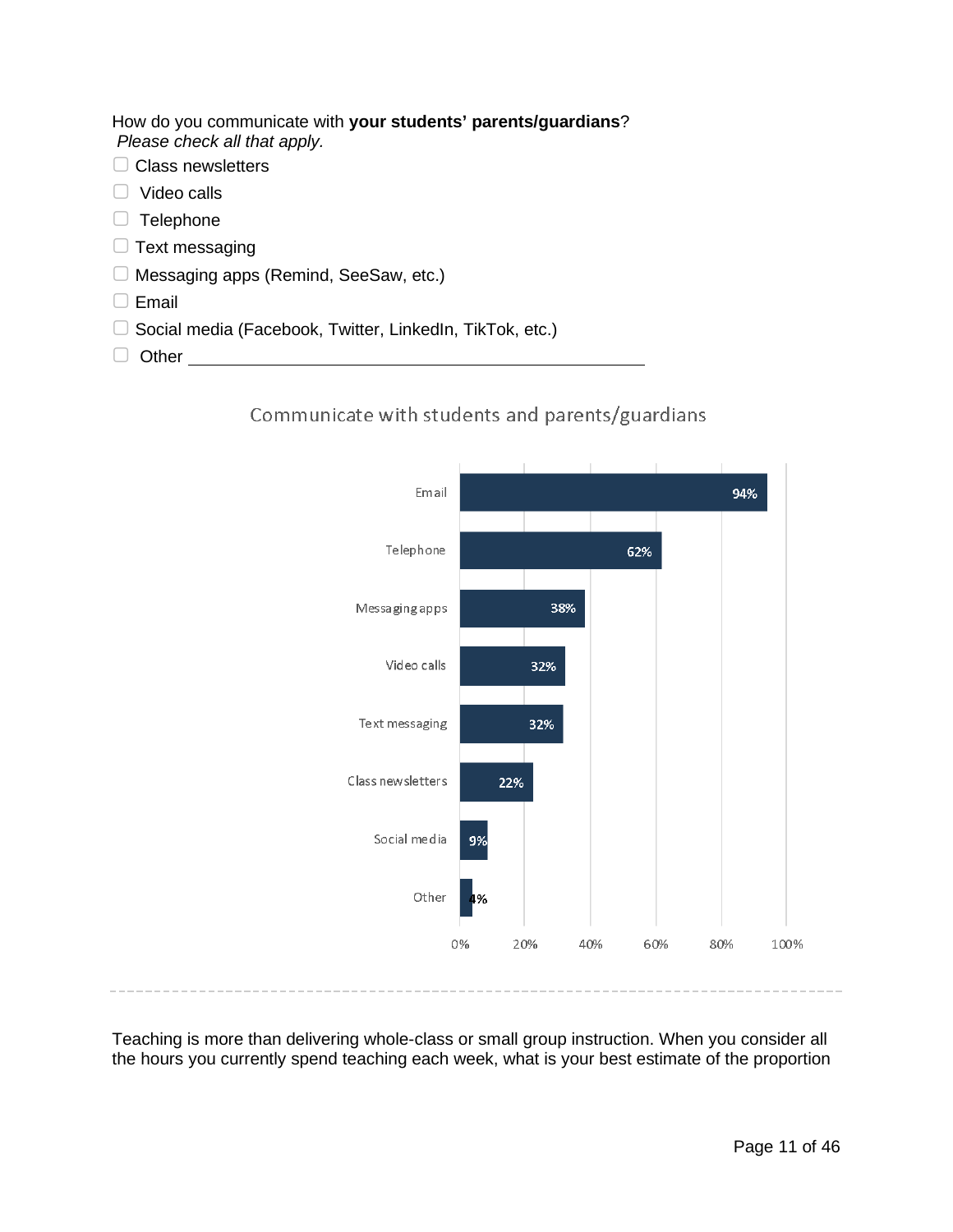of your time that you spend in planning, preparation and grading and in communicating with individual students and/or their families?

0 10 20 30 40 50 60 70 80 90 100



Proportion of work hours in planning, preparation and grading Proportion of work hours communicating with individual students and/or their families



Proportion of work hours in planning,



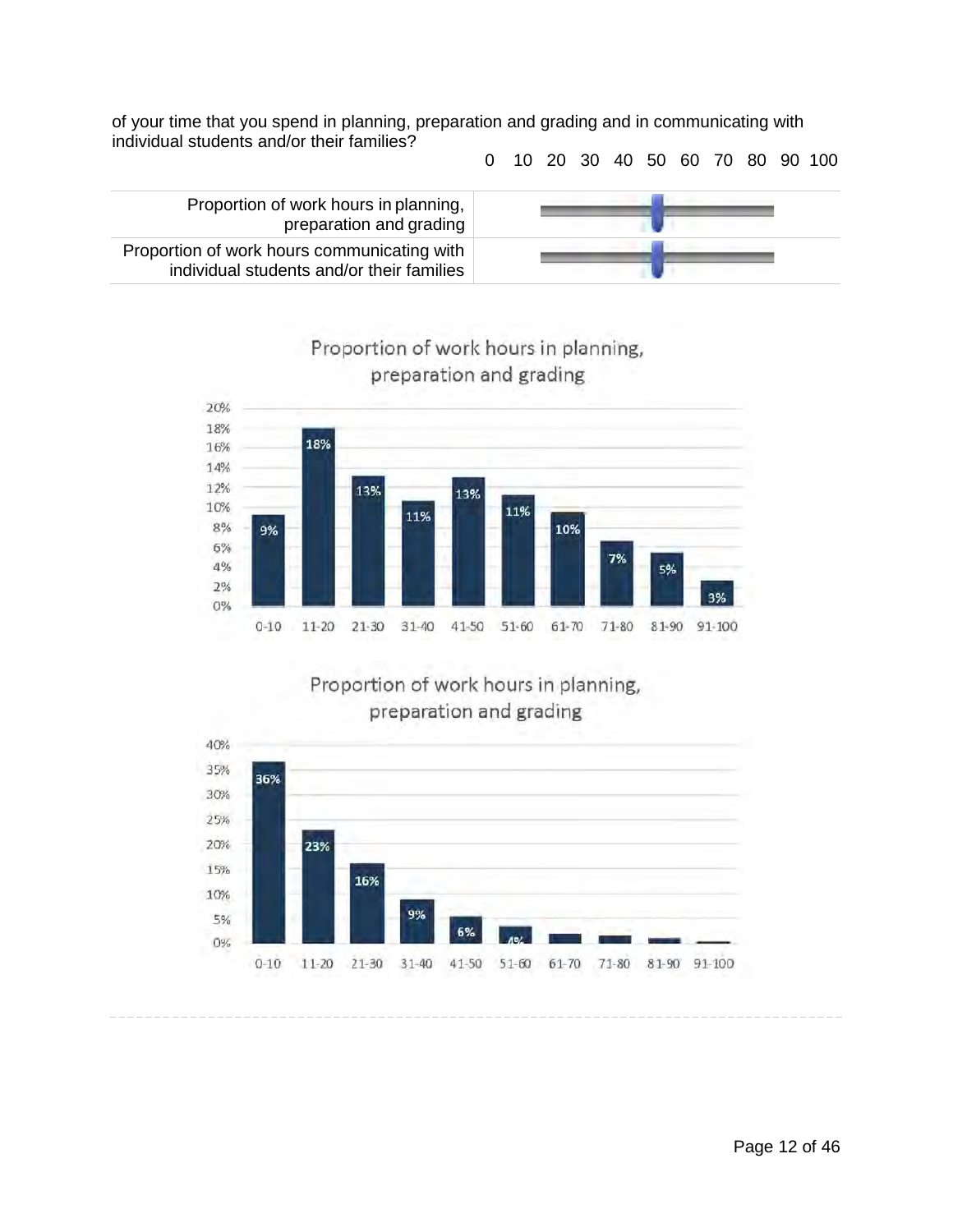How has the proportion of your teaching time spent on preparation and planning changed since last year?

- o More time on preparation and planning.
- o About the same
- o Less time on preparation and planning.
- o Other
- o Does not apply



Which of the following is the source of the curriculum materials you use in your teaching? *Please check all that apply.*

- ▢ Materials I develop
- $\Box$  Materials developed by others in my school or district
- ▢ Various resources collated from online sources
- ▢ Commercial curriculum designed for classroom-based instruction
- □ Commercial curriculum designed for remote instruction
- □ Open-source curriculum
- □ Other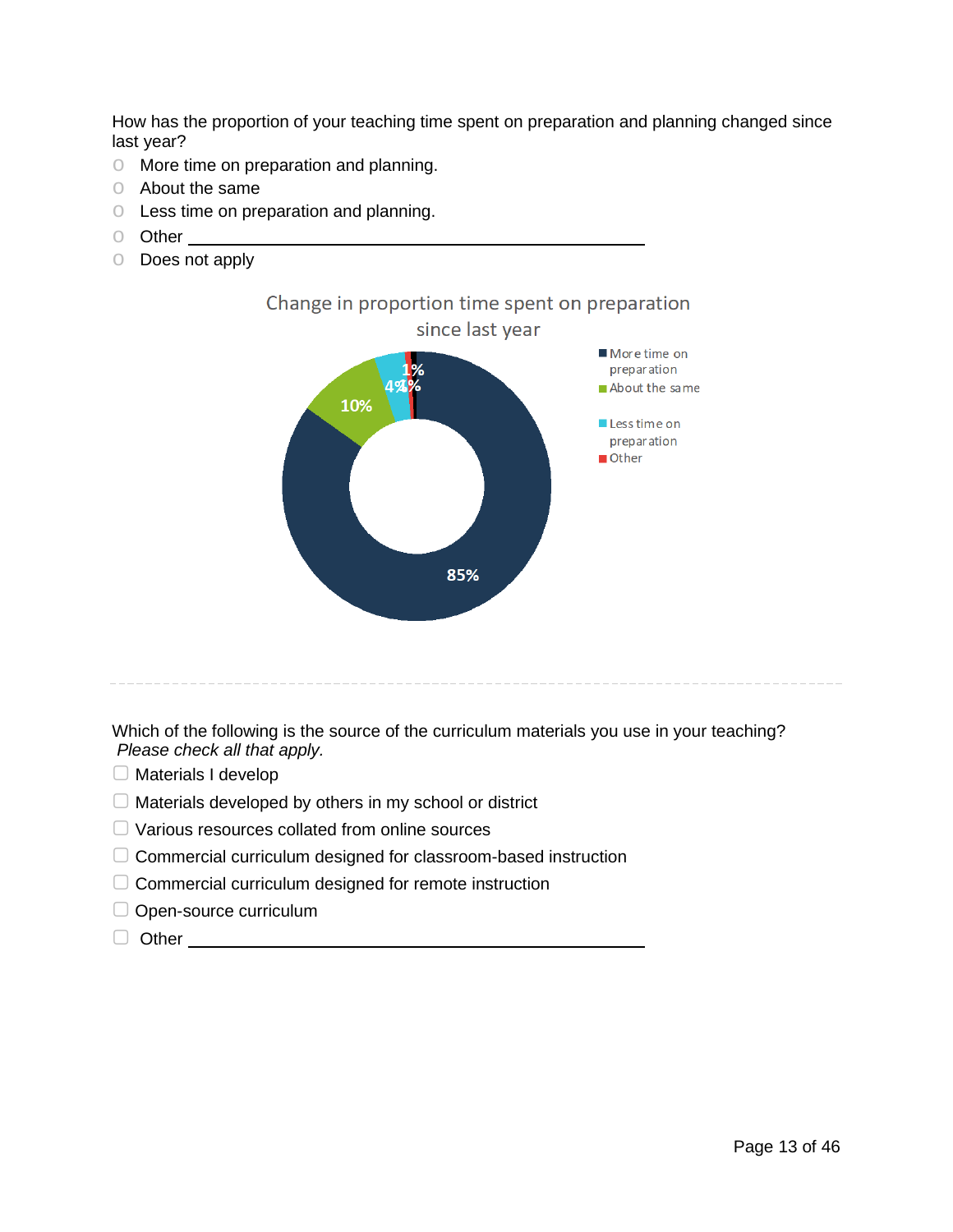

# Source of the curriculum materials

*The following question was only displayed to the respondent if they provided a qualifying answer to a previous question*

*Only Display Selected Choices from "Which of the following is the source of the curriculum materials you use in your teaching?"*

Which of the following is the **primary source** of the curriculum materials you use in your teaching?

- o Materials I develop
- o Materials developed by others in my school or district
- o Various resources collated from online sources
- o Commercial curriculum designed for classroom-based instruction
- o Commercial curriculum designed for remote instruction
- o Open-source curriculum
- o Other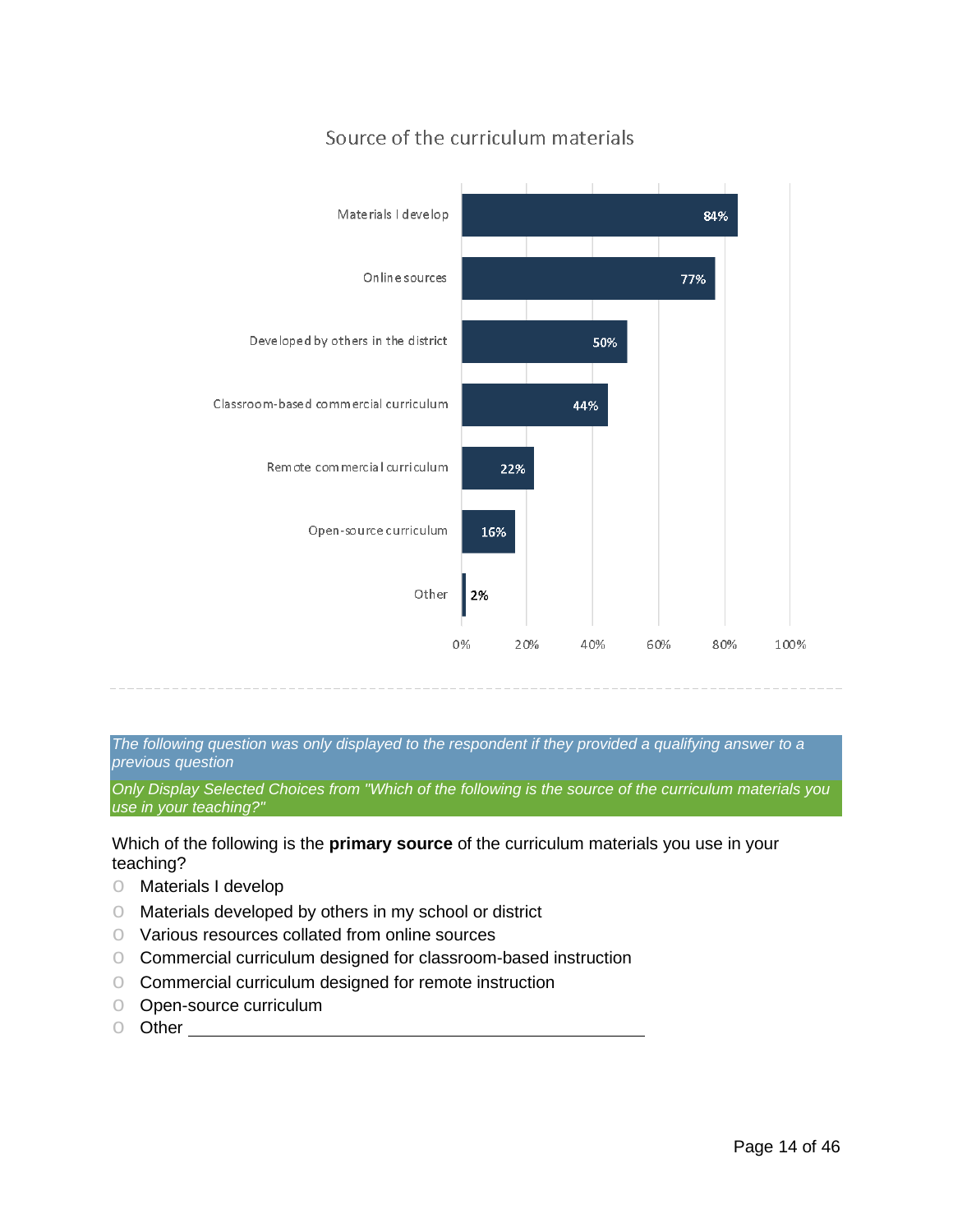

### Primary source of the curriculum materials

Do you use online platforms for any of the following purposes? *Please check all that apply.*

- $\Box$  Individualized or adaptive practice (e.g. Dreambox, Lexia CORE5, ST Math, Newsela)
- ▢ Monitoring students' learning progress (e.g. iReady, iStation, MasteryConnect)
- ▢ Creating online lessons (e.g. Nearpod, Ed Puzzle, Pear Deck, Blendspace)
- ▢ Managing online assignments (e.g. Google Classroom, Canvas)
- ▢ Live instruction over video (e.g. Zoom, Google Meet)
- □ Other
- $\Box$  I do not use online platforms for any of the above purposes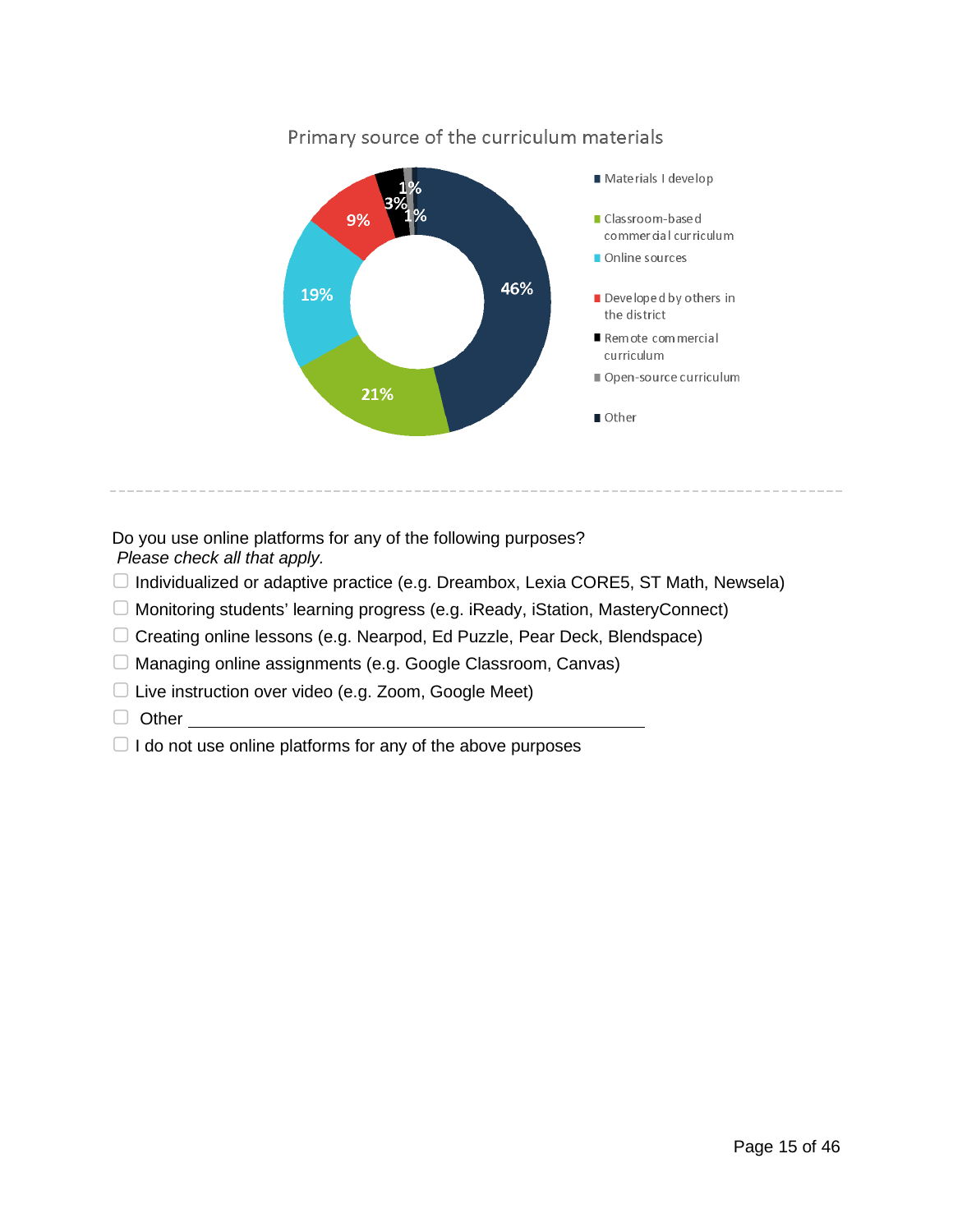

# Online platforms

How comfortable/confident do you feel in your ability to use any online tools that are needed for your current approach to instruction?

- o Very confident
- o Confident
- o Somewhat confident
- o Slight unsure
- o Not confident at all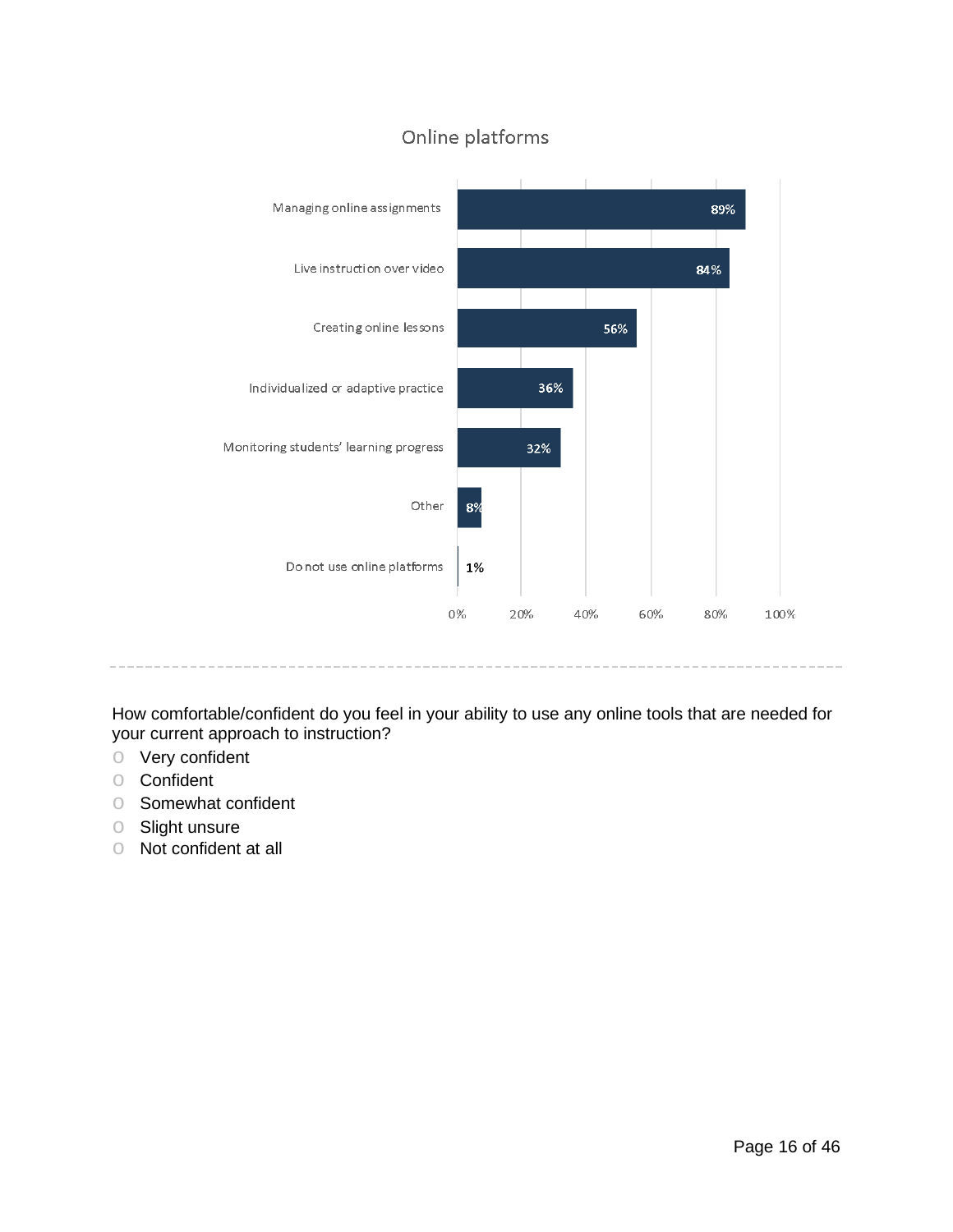

Has your district given you professional development on instructional strategies relevant to your current teaching arrangement?

- o Yes
- o No
- o Does not apply



Has your district given you professional development relevant to your current teaching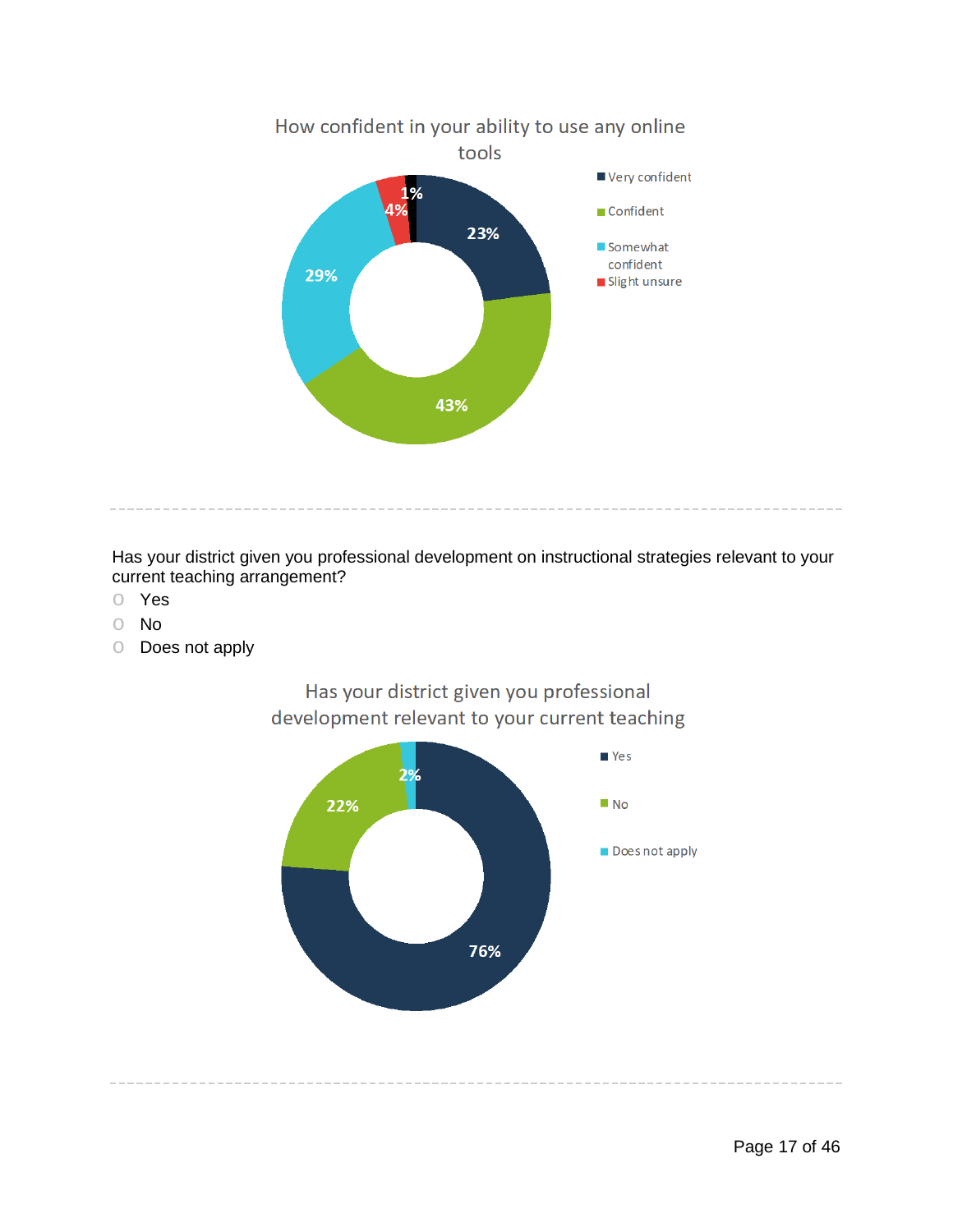*The following question was only displayed to the respondent if they provided a qualifying answer to a previous question*

On a scale of zero (Not at all helpful) to 100 (Extremely helpful), please provide your personal rating of how effective the professional development was for teachers. Please consider all aspects, such as timeliness, frequency, scope of coverage, appropriateness of the topics, etc. in your rating. Not at all Extremely Not Applicable

|                                 | <b>IVUL AL AIL</b><br>helpful |  |  | <b>LAUGHIGIY</b><br>helpful |  |  | <b>INUL Applicable</b> |  |  |  |                                  |
|---------------------------------|-------------------------------|--|--|-----------------------------|--|--|------------------------|--|--|--|----------------------------------|
|                                 |                               |  |  |                             |  |  |                        |  |  |  | 0 10 20 30 40 50 60 70 80 90 100 |
| Professional Development rating |                               |  |  |                             |  |  |                        |  |  |  |                                  |



*The following question was only displayed to the respondent if they provided a qualifying answer to a previous question*

#### What factors led you to give this rating?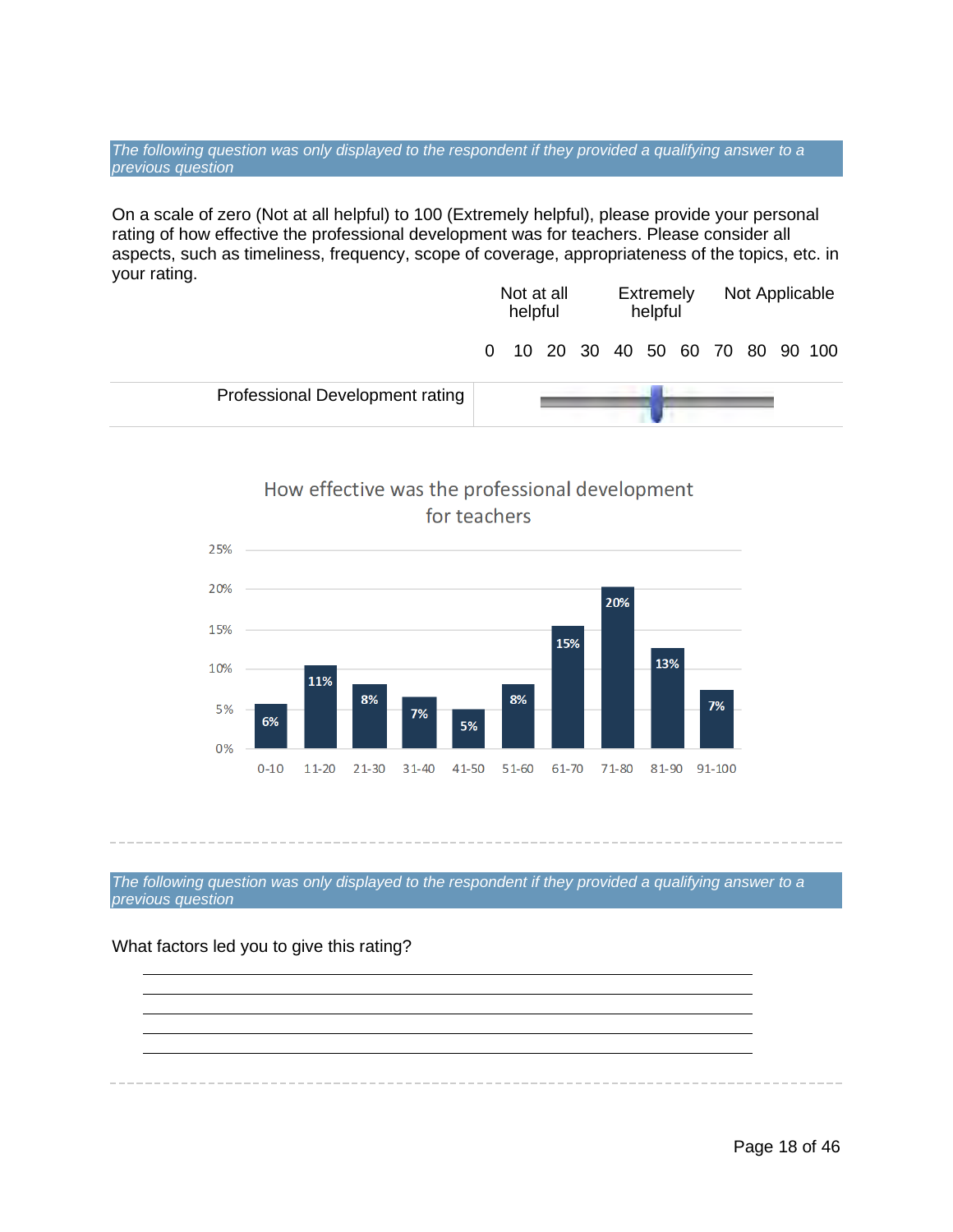Which of the following policies or requirements had a substantial impact on the instructional models you currently use in response to COVID-19? *Please select all that apply.*

- □ A school- or district-wide plan for instruction during COVID-19
- $\Box$  Testing and accountability
- $\Box$  Required instructional minutes
- $\Box$  Requirements for awarding credit
- ▢ College admissions requirements
- □ Special education accommodations
- $\Box$  Social distancing requirements
- □ Sanitation requirements
- $\Box$  Local health guidance
- $\Box$  Guidance that was lacking/changing/conflicting
- □ Other



### Substantial impact on the instructional models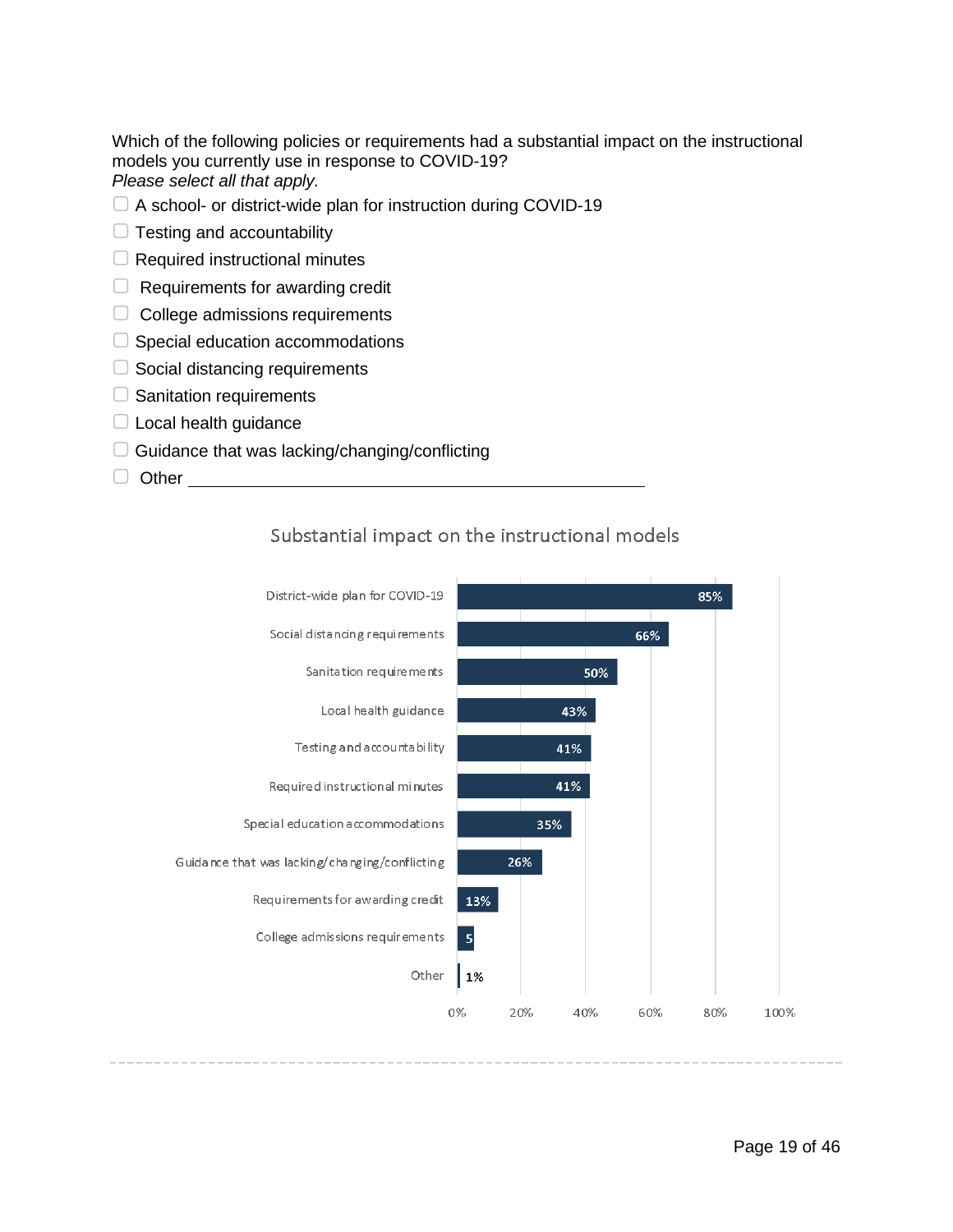Are there new resources or practices you've discovered due to COVID-19 that you plan to continue using post-pandemic?

- o Yes
- o No



*The following question was only displayed to the respondent if they provided a qualifying answer to a previous question*

### (Optional) Please describe

How well are you currently able to serve your students in your current teaching circumstances? Very poorly Extremely Well

| How well do current offerings serve |  |
|-------------------------------------|--|
|-------------------------------------|--|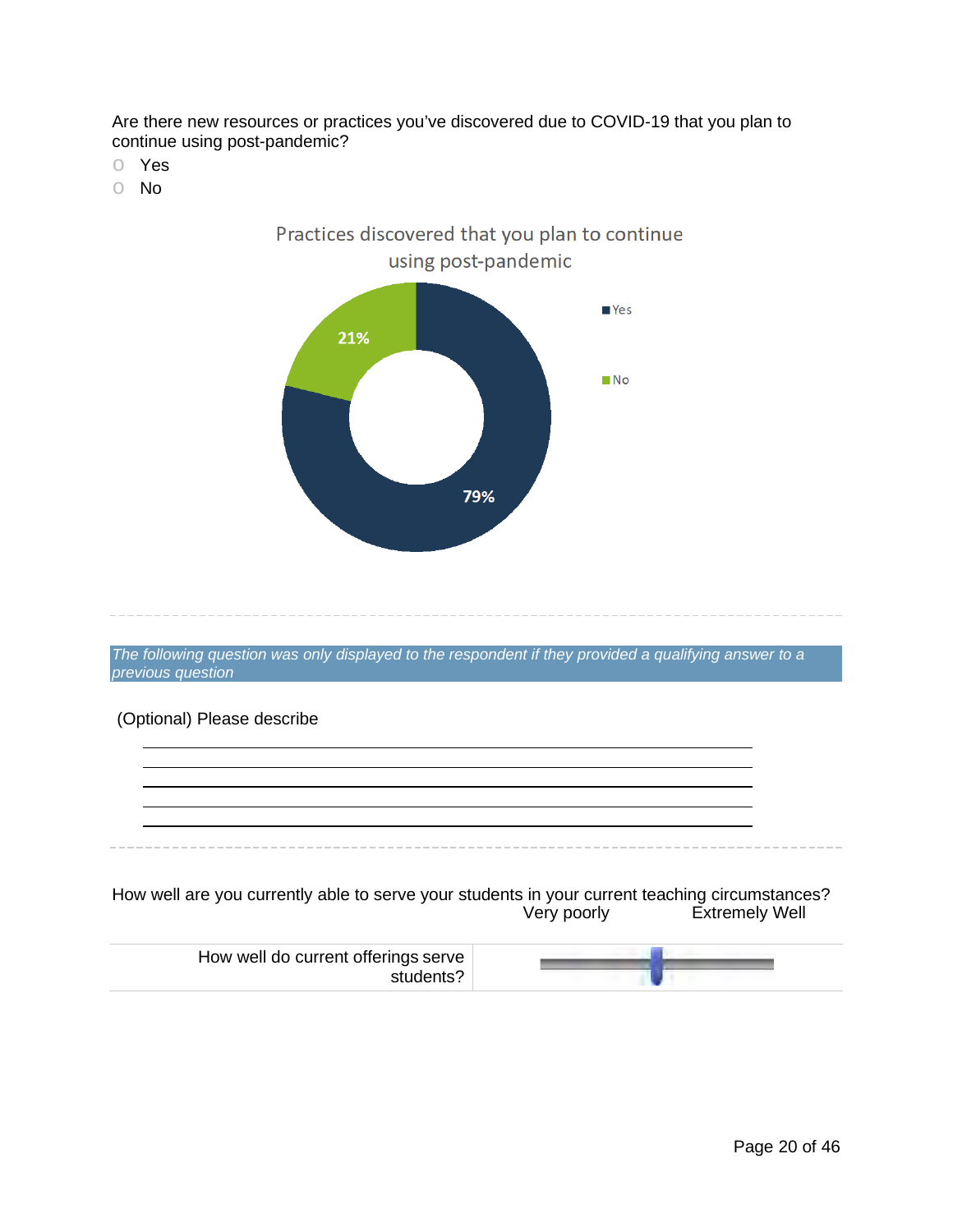

# How well are you able to serve your students in your current teaching circumstances

(Optional) Please explain why you gave the ratings that you provided.

We value your comments. Please let us know about any of your adaptations to COVID-19, challenges, barriers, or innovative practices affecting your current approach to teaching and learning that were not captured in prior questions.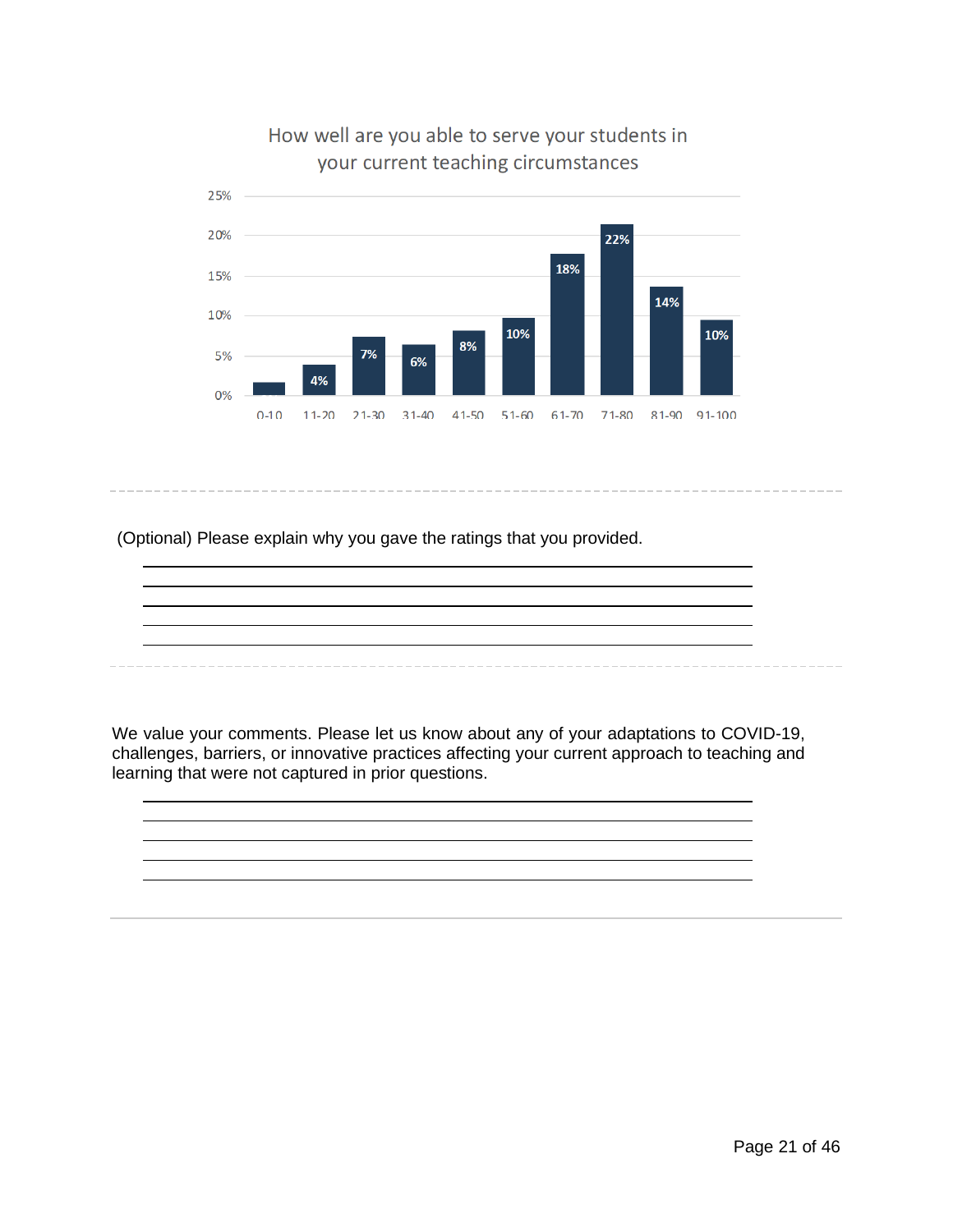# <span id="page-21-0"></span>**Administrative Survey**

These are difficult times for US K–12 education. Due to the COVID-19 pandemic, educators like you face incredible logistical challenges when it comes to ensuring students' health, safety, and wellbeing while also keeping them on track with learning.

Amidst these trying times, our research team at the Clayton Christensen Institute wants to learn more about your struggles so we can spotlight what educators like you are up against and highlight the range of innovative solutions you are developing for meeting your challenges.

Which of the following best describes your school's current circumstances:

- o Our school buildings are closed to students.
- o Our school buildings are partially open to students for limited use.
- o Our school buildings are fully open.
- Other <u>\_\_\_\_\_\_\_\_\_\_\_\_\_</u>



Which of the options below best describes your current (Fall 2020) approach to instruction?

- o We provide all instruction at our buildings
- o We provide a mix of classroom-based and remote instruction
- o We provide all instruction remotely
- o Other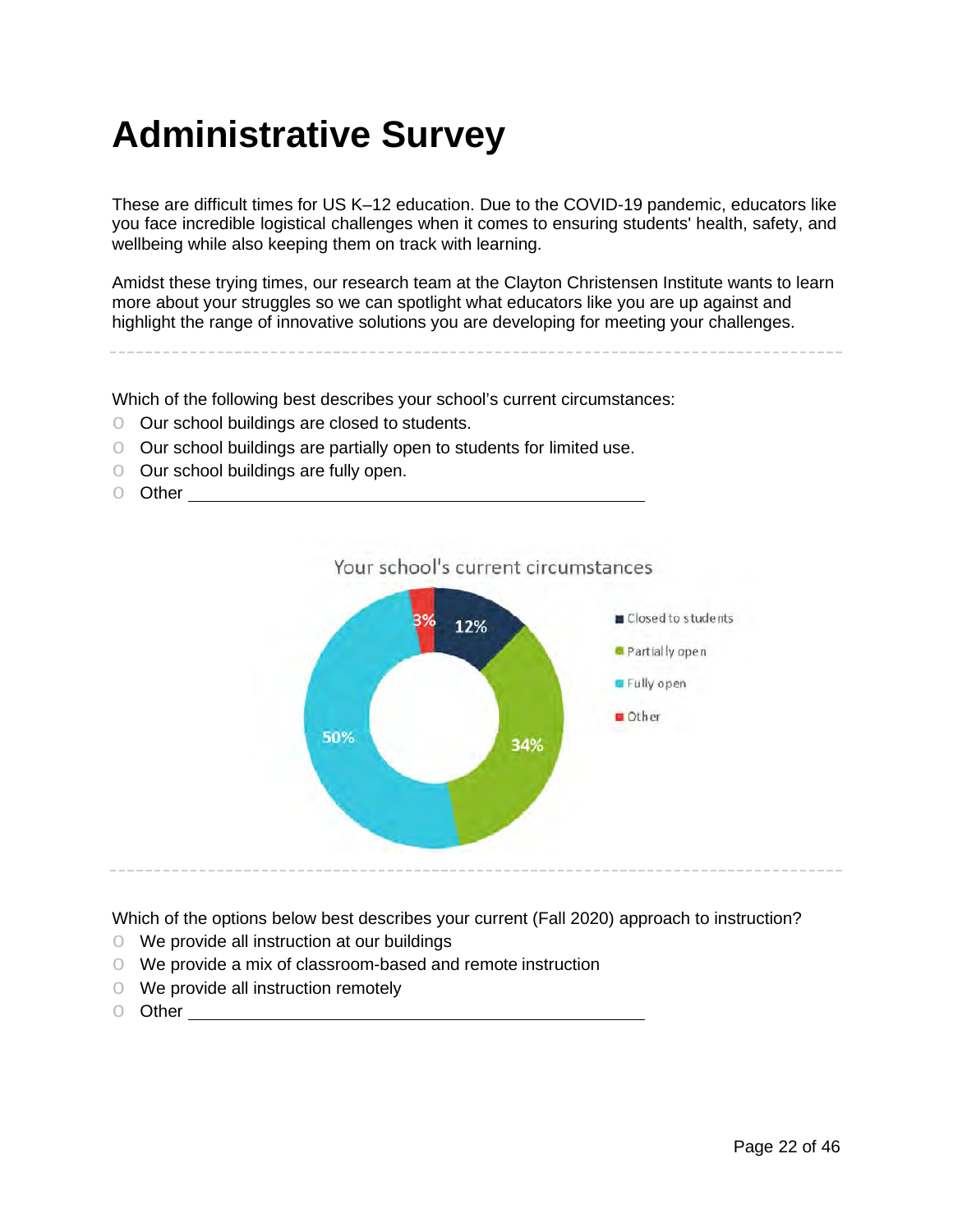

*The following question was only displayed to the respondent if they provided a qualifying answer to a previous question*

What is your best estimate of the percentage of students in your district/school that currently take **any portion of their instruction** remotely and currently take **all of their instruction**  remotely?

0 10 20 30 40 50 60 70 80 90 100

| Percentage taking any remote instruction               |  |
|--------------------------------------------------------|--|
| Percentage taking all of their instruction<br>remotely |  |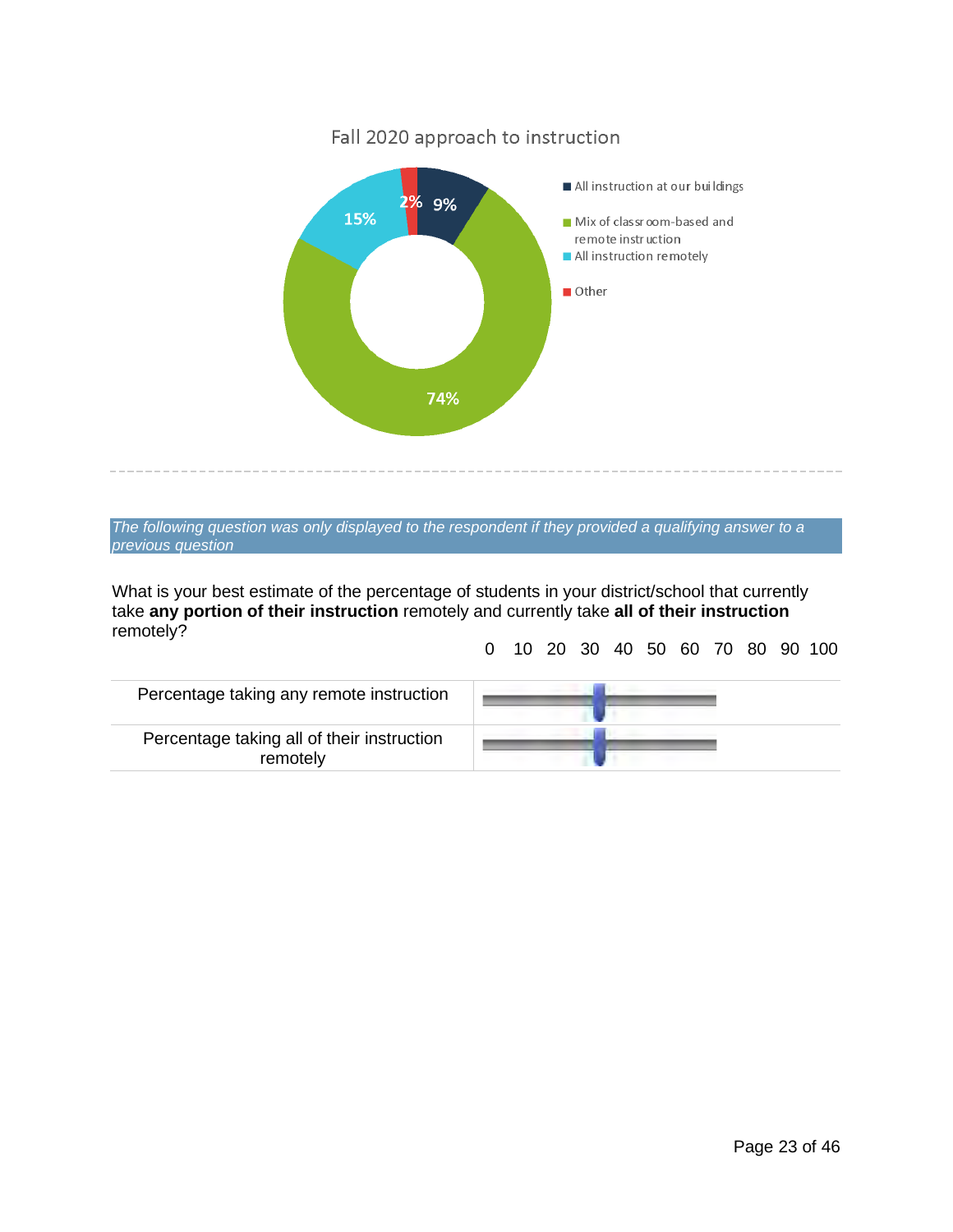

### Percentage taking any remote instruction





*The following question was only displayed to the respondent if they provided a qualifying answer to a previous question*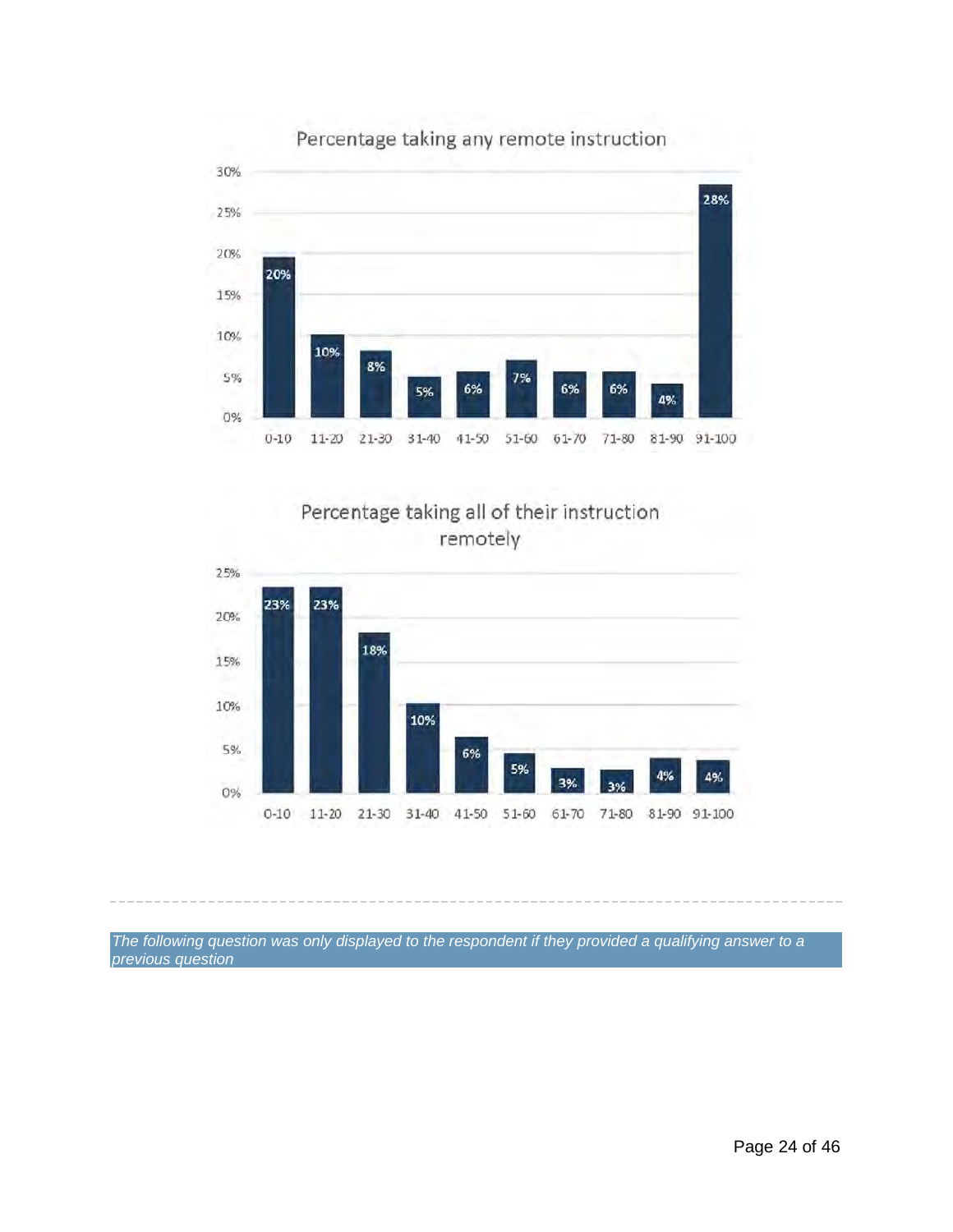Which best describes your current approach to remote or hybrid instruction?

- o We have a district-wide instructional program that all schools and educators are expected to follow.
- o We expect each school to develop an instructional programs appropriate to the needs of its students and staff
- o We expect individual teachers to develop their own instructional programs appropriate to the needs of their students
	- Current approach to remote or hybrid instruction District-wide program 18% Each school Individual teachers 55% Other 24%
- o Other

*The following question was only displayed to the respondent if they provided a qualifying answer to a previous question*

#### Does your district-wide program vary by context? *Please check all that apply.*

 $\Box$  No

- □ Yes, by school level (elementary vs. middle vs. high school)
- ▢ Yes, by subject area (core courses vs. non-core courses)
- $\Box$  Yes, by student and family needs
- □ Other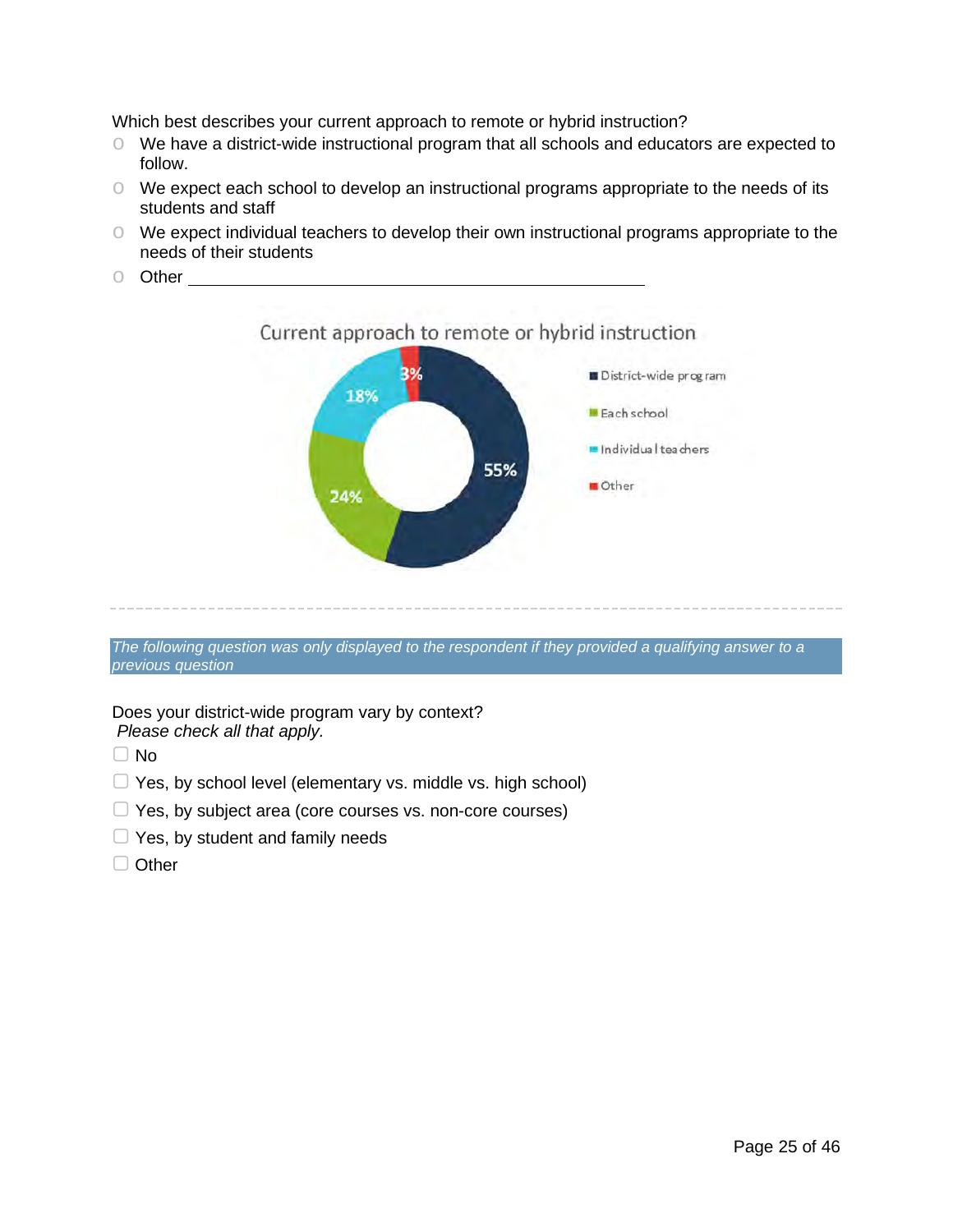

*The following question was only displayed to the respondent if they provided a qualifying answer to a previous question*

In what areas/programs are students **currently (Fall 2020) receiving instruction** that is fully or partially remote?

*Please check all that apply.*

- ▢ Core subject areas (Math, ELA, Science)
- ▢ Foreign languages
- □ Career or technical
- □ After school or enrichment
- □ Other electives
- □ Remedial or credit recovery
- ▢ Advanced Placement (AP) or college credit
- ▢ Dual enrollment
- □ Alternative school
- ▢ Other
- ▢ Don't Know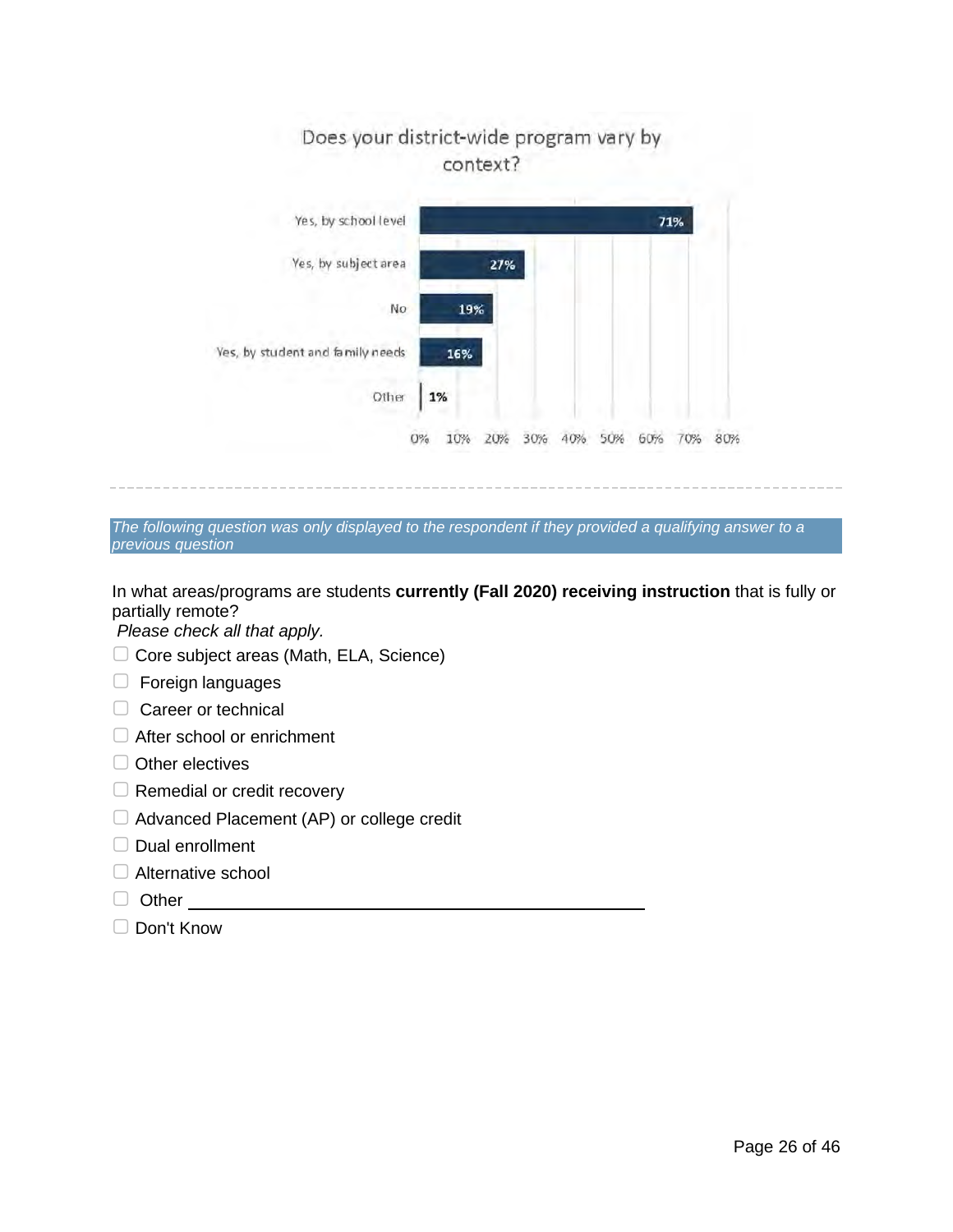

# Areas/programs students receiving fully or partially remote instruction

*The following question was only displayed to the respondent if they provided a qualifying answer to a previous question*

How do you determine which of your programs students participate in?

- o Families select a program that they commit to for a fixed time (e.g., all semester, all year).
- o Families select a program and can shift between programs at any point.
- o Students are assigned to a program based on district/school criteria.
- o Other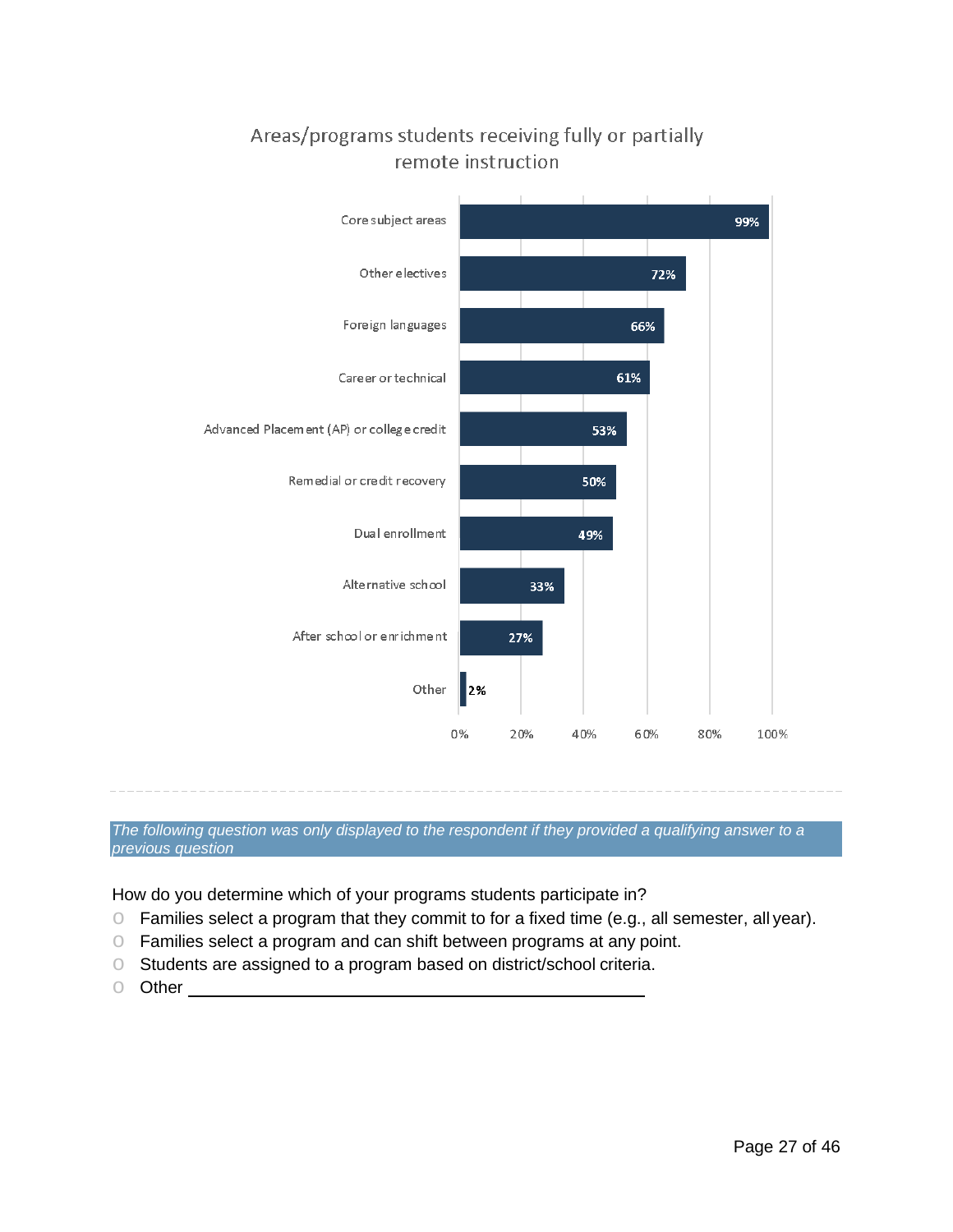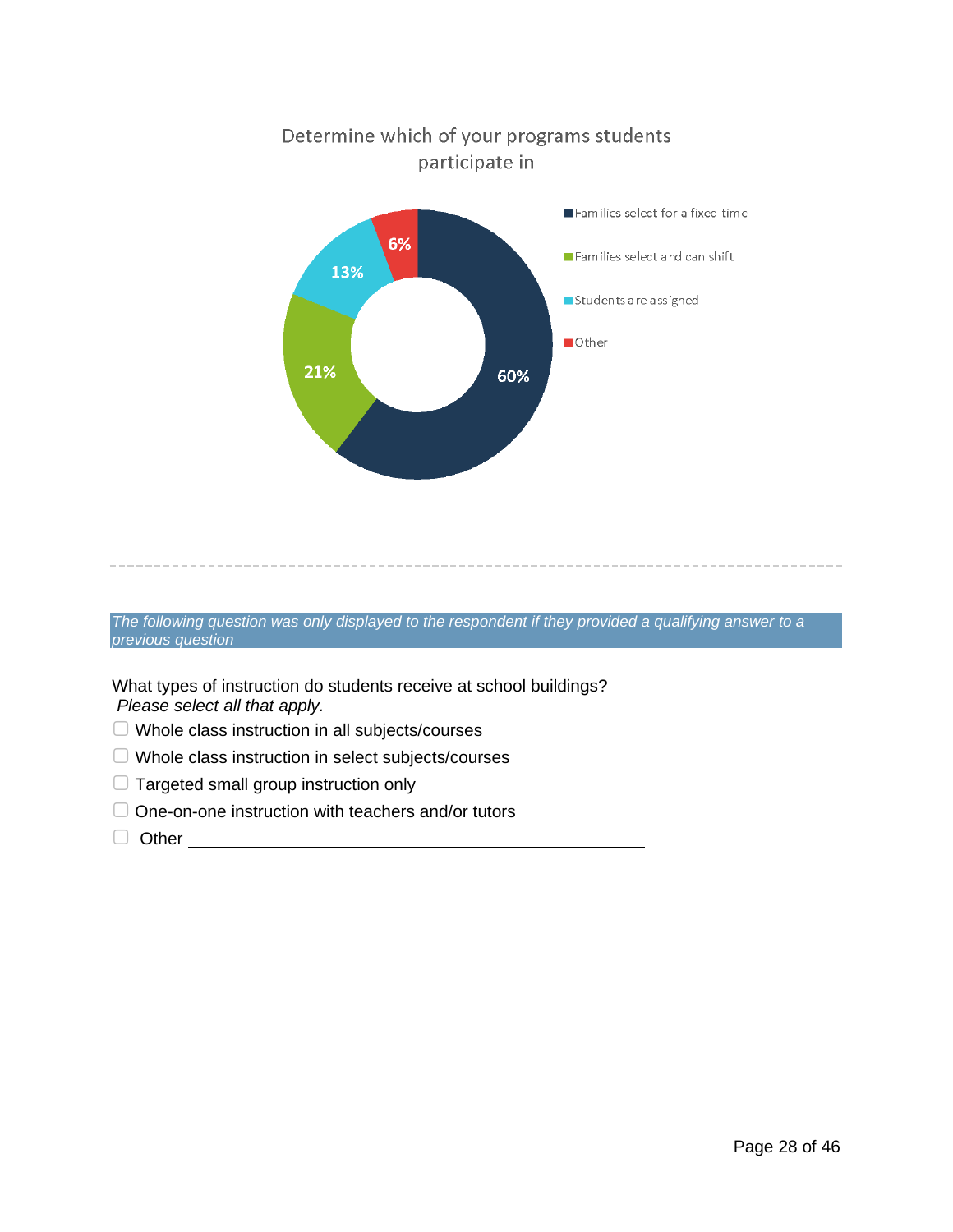

# What types of instruction do students receive at school buildings?

#### *The following question was only displayed to the respondent if they provided a qualifying answer to a previous question*

For the remote learning aspects of your instructional program, how do students receive instruction?

- o Students receive most of their instruction synchronously through daily class sessions over video calls for an amount of time similar to a regular school day.
- o Students receive most of their instruction asynchronously by completing learning activities independently
- o Students receive a mix of synchronous and asynchronous instruction each day.
- o Other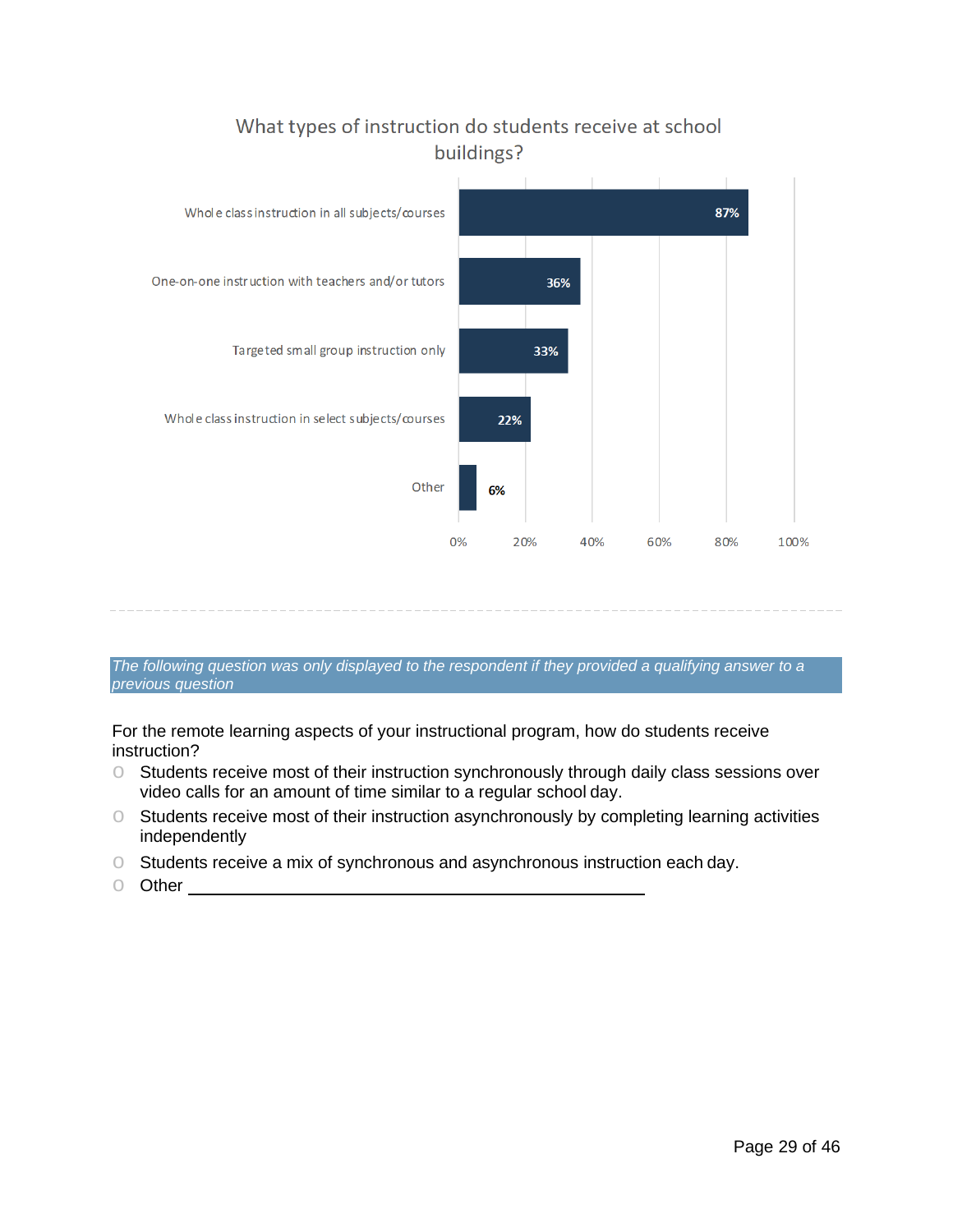

Please indicate if you currently offer any of the following arrangements. *Please select all that apply.*

- □ Full-time district virtual school.
- $\Box$  Independent study program (not online).
- □ Supplemental online courses
- $\Box$  Dual enrollment with post-secondary institutions
- ▢ Lessons broadcast via local television stations.
- ▢ Distributing paper packets or workbooks to students.
- ▢ Other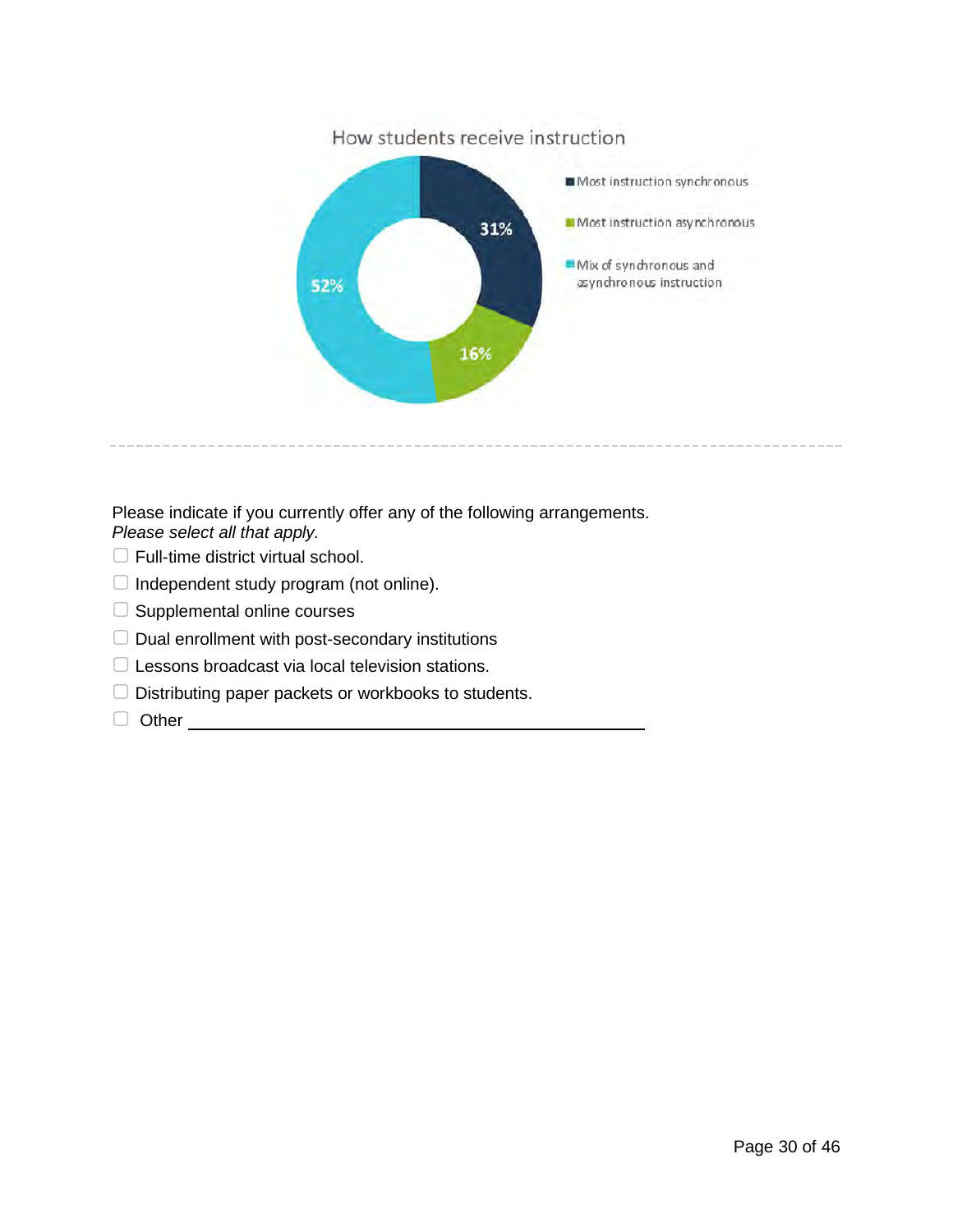



*The following question was only displayed to the respondent if they provided a qualifying answer to a previous question*

Who provides your virtual schooling options? *Please select all that apply.*

- ▢ Our own district virtual school.
- $\Box$  Our state's virtual school.
- $\Box$  A virtual charter school that we partner with
- □ A company that provides virtual schooling
- ▢ Other (please describe)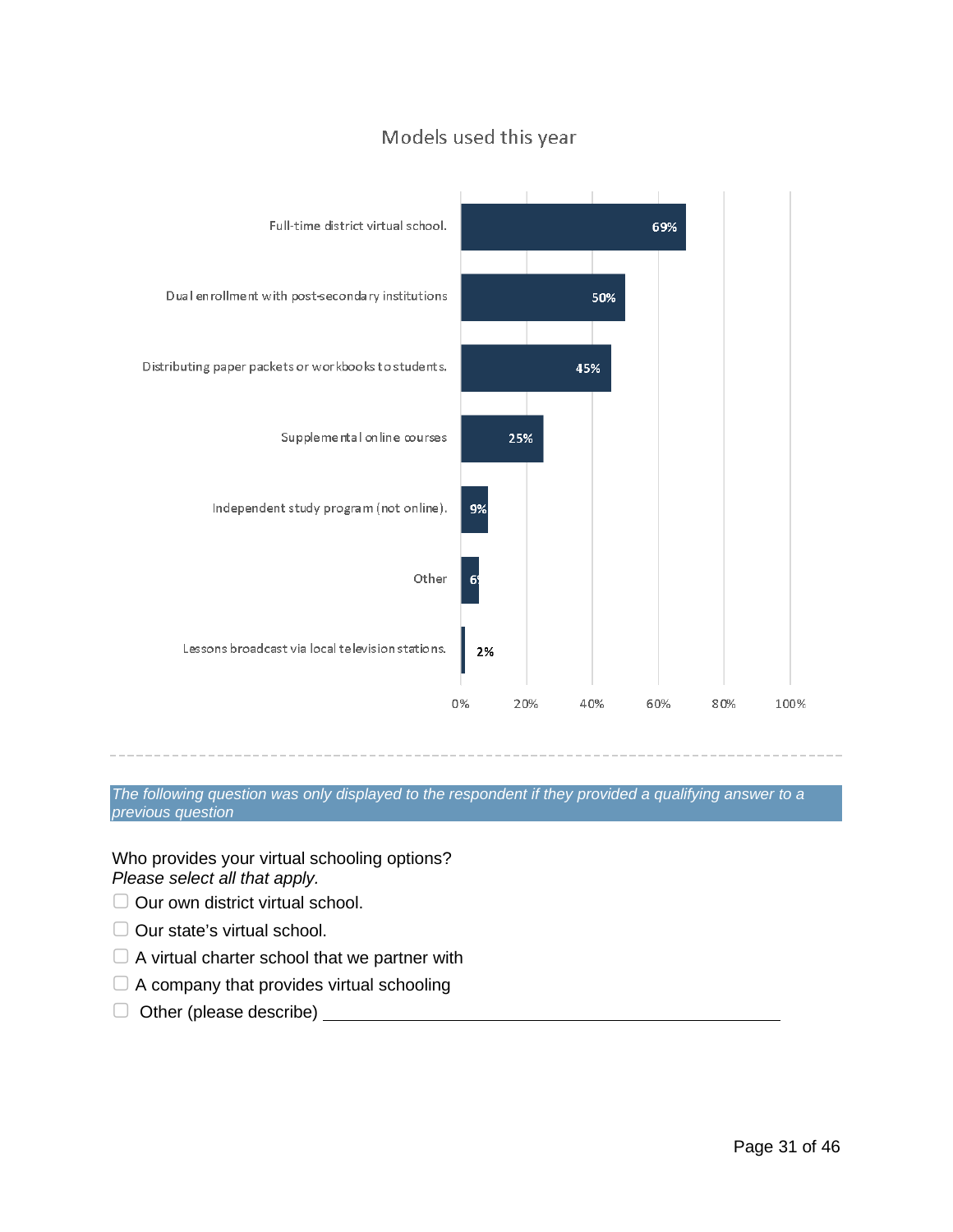

### Who provides virtual schooling options

*The following question was only displayed to the respondent if they provided a qualifying answer to a previous question*

Who teaches your supplemental online course options?

*Please select all that apply.*

- $\Box$  Teachers from the school a student attends
- $\Box$  District teachers who are not necessarily associated with the school a student attends
- ▢ Teachers from a state online course program
- $\Box$  Teachers from an external online learning provider (charter school, company, etc.)
- □ Other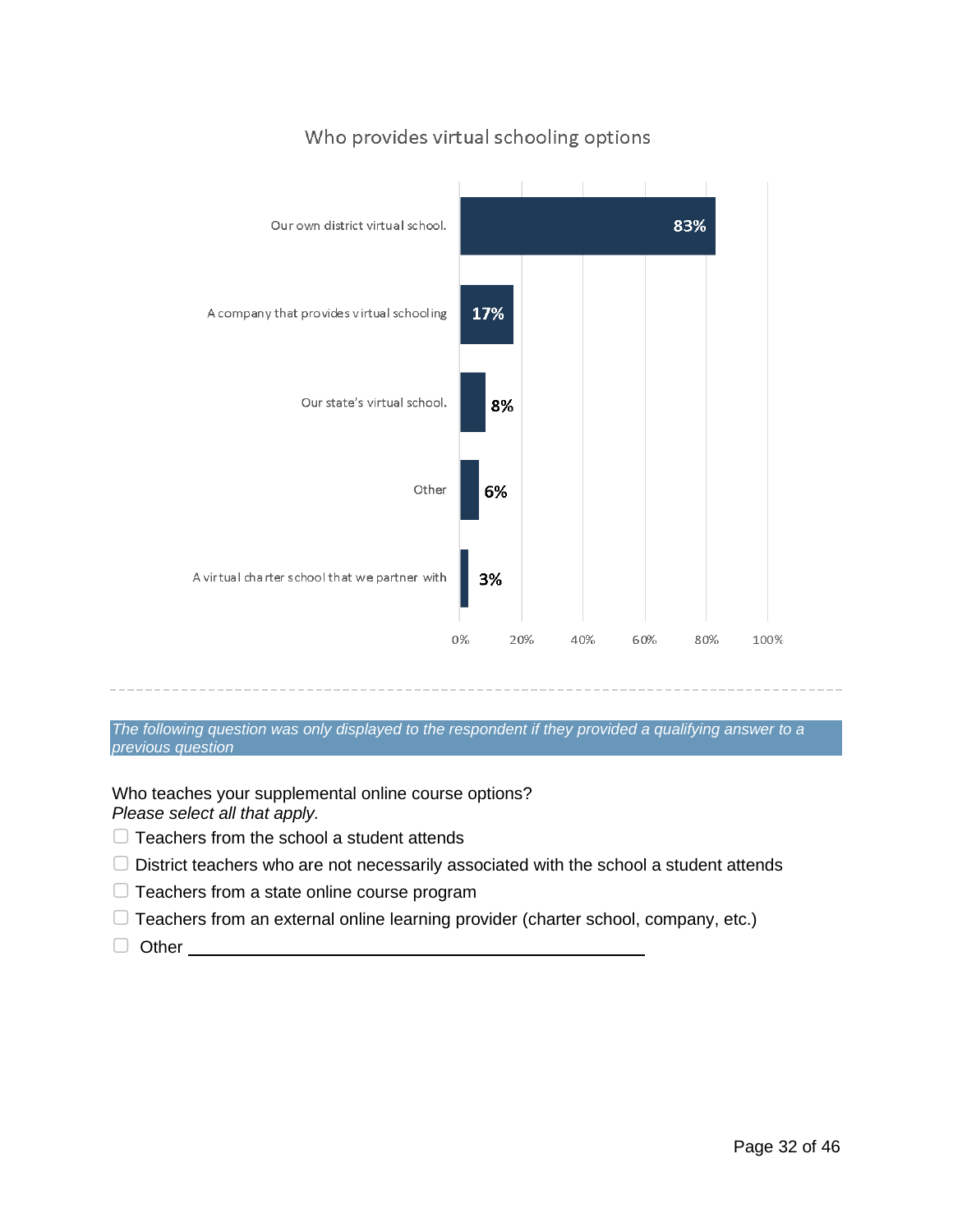

### Who provides virtual schooling options

*Display Only Selected Choices from "Please indicate if you currently offer any of the following arrangements"*

Please indicate which of these models was in use in your district last year (Fall 2019). *Please select all that apply.*

- $\Box$  None of these models was used last year
- □ Full-time district virtual school.
- $\Box$  Independent study program (not online).
- $\Box$  Supplemental online courses
- ▢ Dual enrollment with post-secondary institutions
- ▢ Lessons broadcast via local television stations.
- ▢ Distributing paper packets or workbooks to students.
- ▢ Other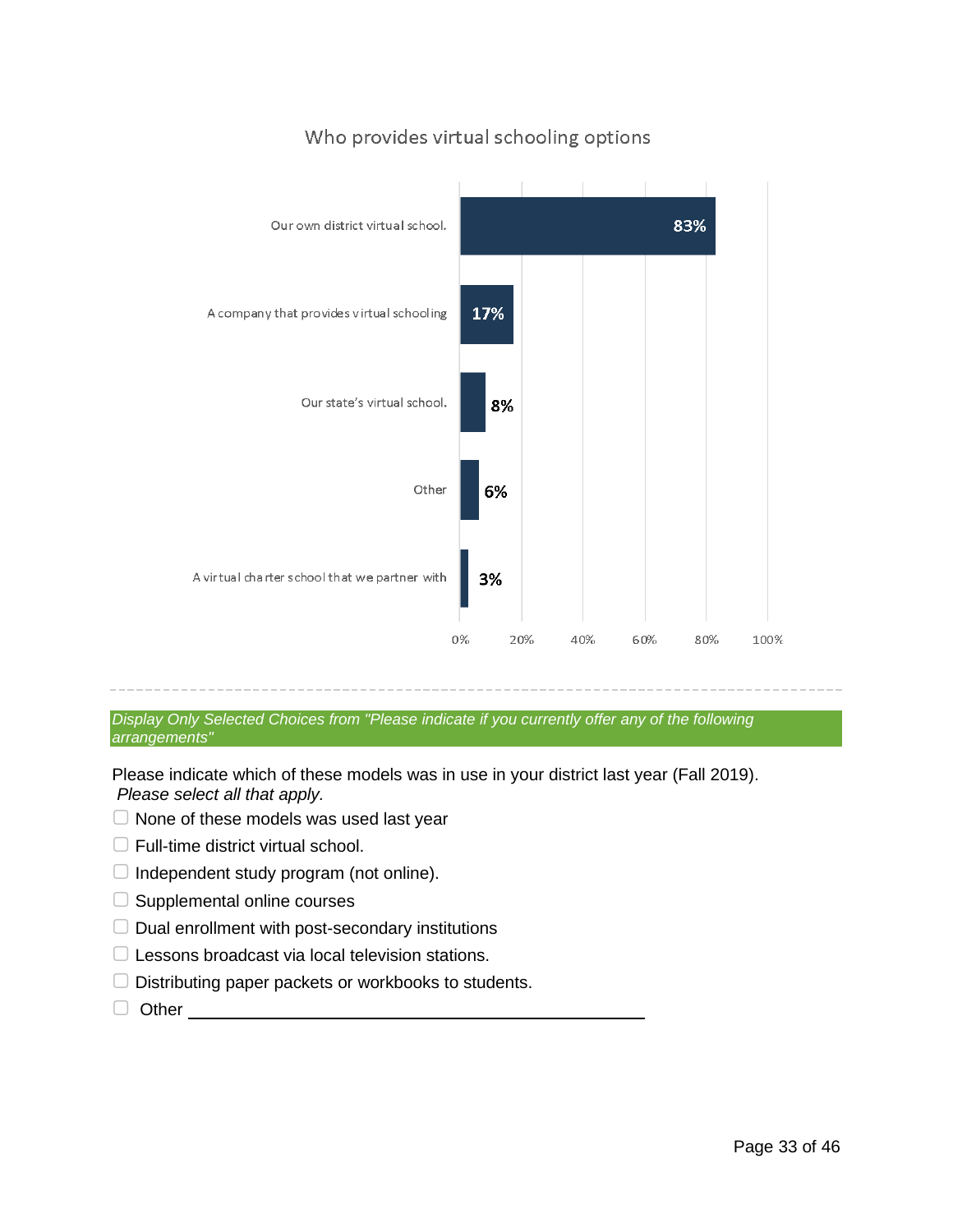

# Proportion who also used this model last year (Fall 2019)

*The following question was only displayed to the respondent if they provided a qualifying answer to a previous question*

Please indicate if you currently use any of the following arrangements. *Please select all that apply.*

- ▢ Learning hubs" in which students can get in-person support for remote learning".
- ▢ "Learning pods" organized by families in which children meet in-person for socialization and/or support with remote learning.
- $\Box$  Tutoring services to support students with remote learning.
- $\Box$  Virtual interactions with a mentor or industry experts (i.e., non-school employees).
- $\Box$  Other (please describe):  $\Box$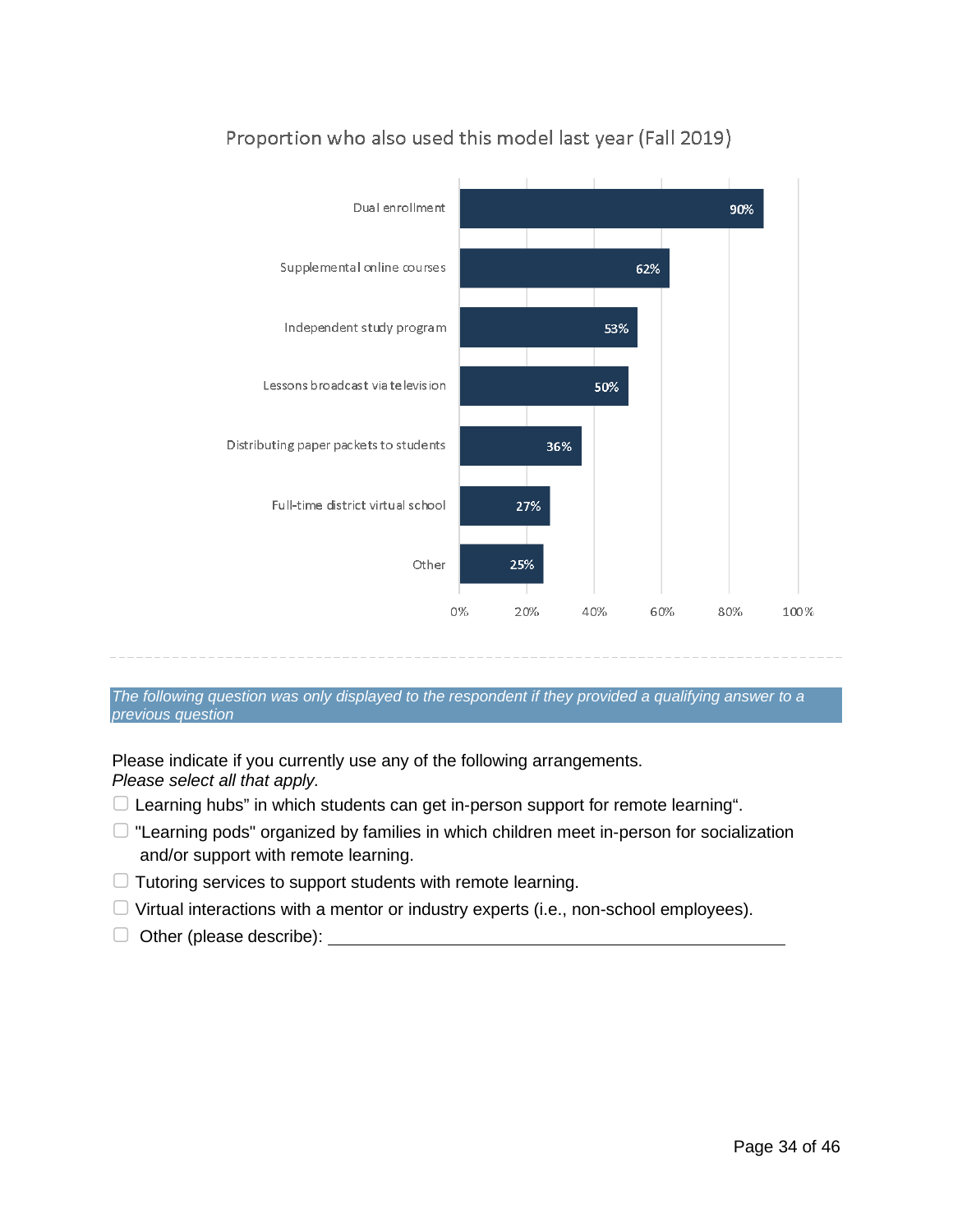

*The following question was only displayed to the respondent if they provided a qualifying answer to a previous question*

Where do students access learning hubs?

*Please select all that apply.*

- $\Box$  At school buildings.
- $\Box$  At public locations other than at school buildings (e.g. parks, libraries, etc.).
- ▢ At partner organization sites (e.g. YMCA, Boys and Girls Club, local churches, etc.).
- □ Other (please describe)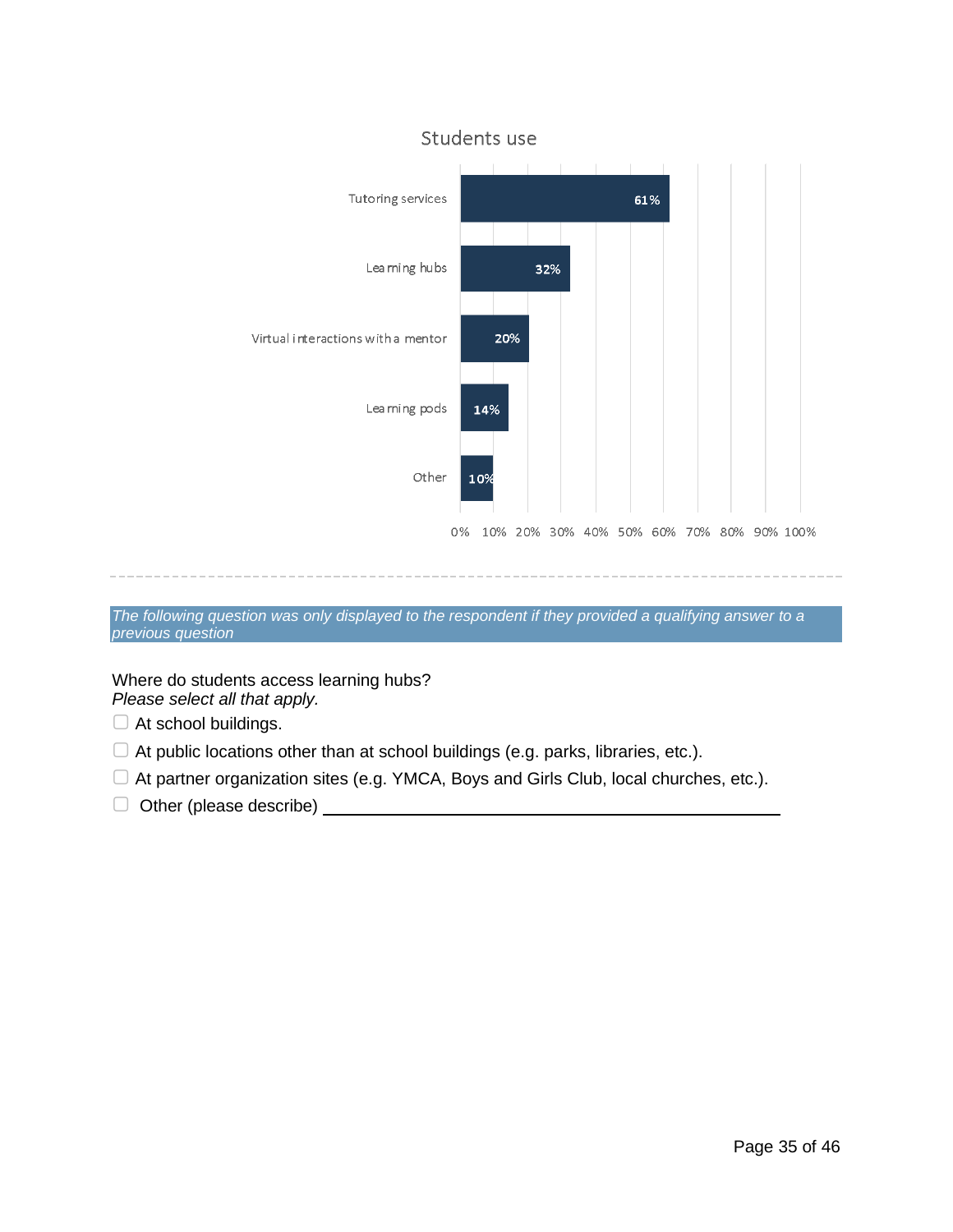

### Where do students access learning hubs?

Which of the following curriculum materials do you expect teachers to use? *Please check all that apply.*

- ▢ Materials teachers develop
- $\Box$  Materials developed by the district
- ▢ Various resources collated from online sources
- ▢ Commercial curriculum designed for classroom-based instruction
- ▢ Commercial curriculum designed for remote instruction
- □ Open-source curriculum
- ▢ Other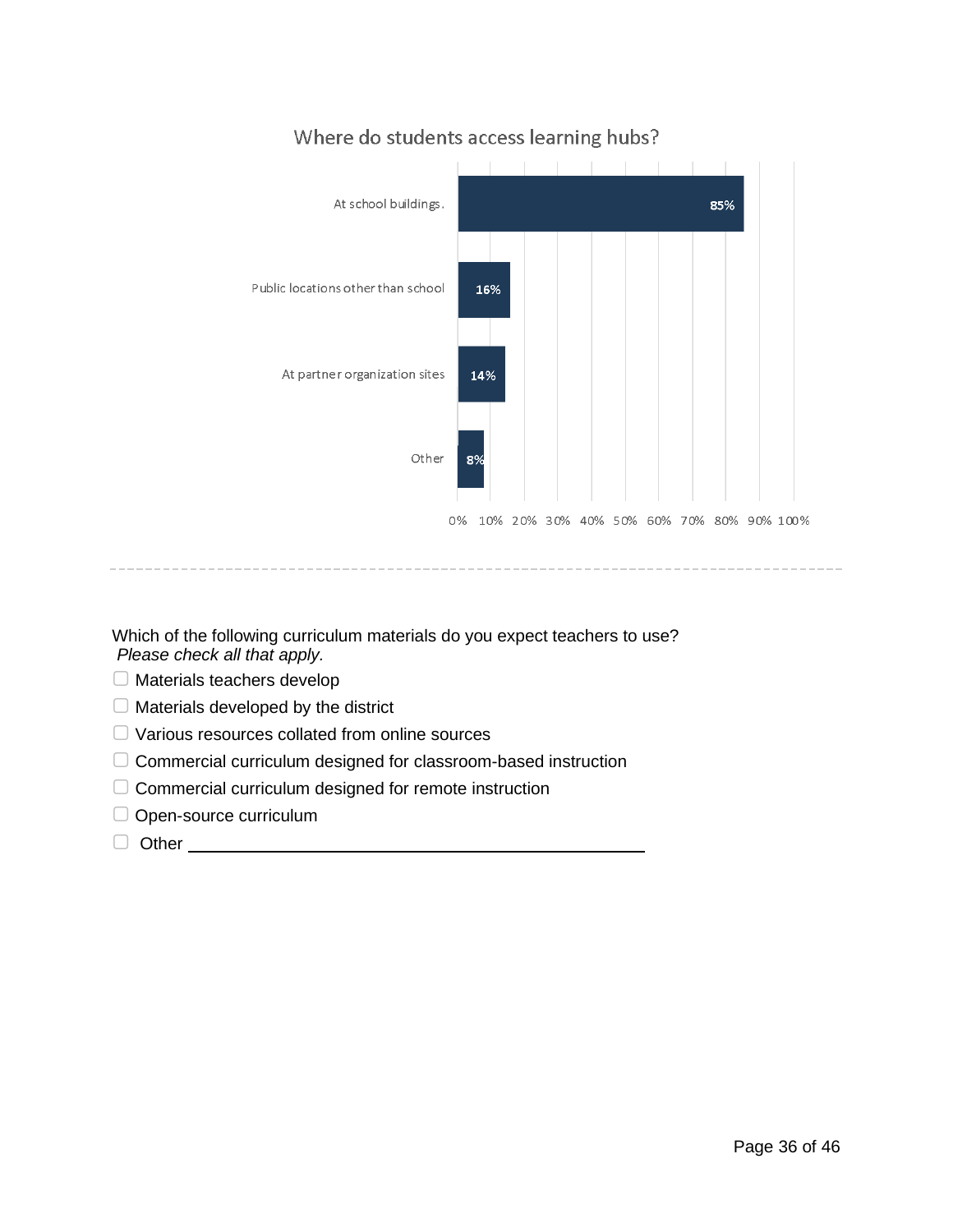

# Curriculum materials teachers are expected to use

Have you adopted online platforms for any of the following purposes? *Please check all that apply.*

- $\Box$  Individualized or adaptive practice (e.g. Dreambox, Lexia CORE5, ST Math)
- $\Box$  Leveled reading assignments (e.g. Newsela, Accelerated Reader)
- ▢ Collecting benchmark data on students' learning progress (e.g. iReady, iStation)
- $\Box$  Administering quizzes or checks for understanding (e.g. Formative)
- ▢ Creating online lessons (e.g. Nearpod, Ed Puzzle, Pear Deck, Blendspace)
- ▢ Facilitating mastery-based learning (e.g. MasteryConnect)
- ▢ Learning management (e.g. Google Classroom, Canvas)
- $\Box$  Live instruction over video (e.g. Zoom, Google Meet)
- □ Other
- $\Box$  We do not use any of the above types on online platforms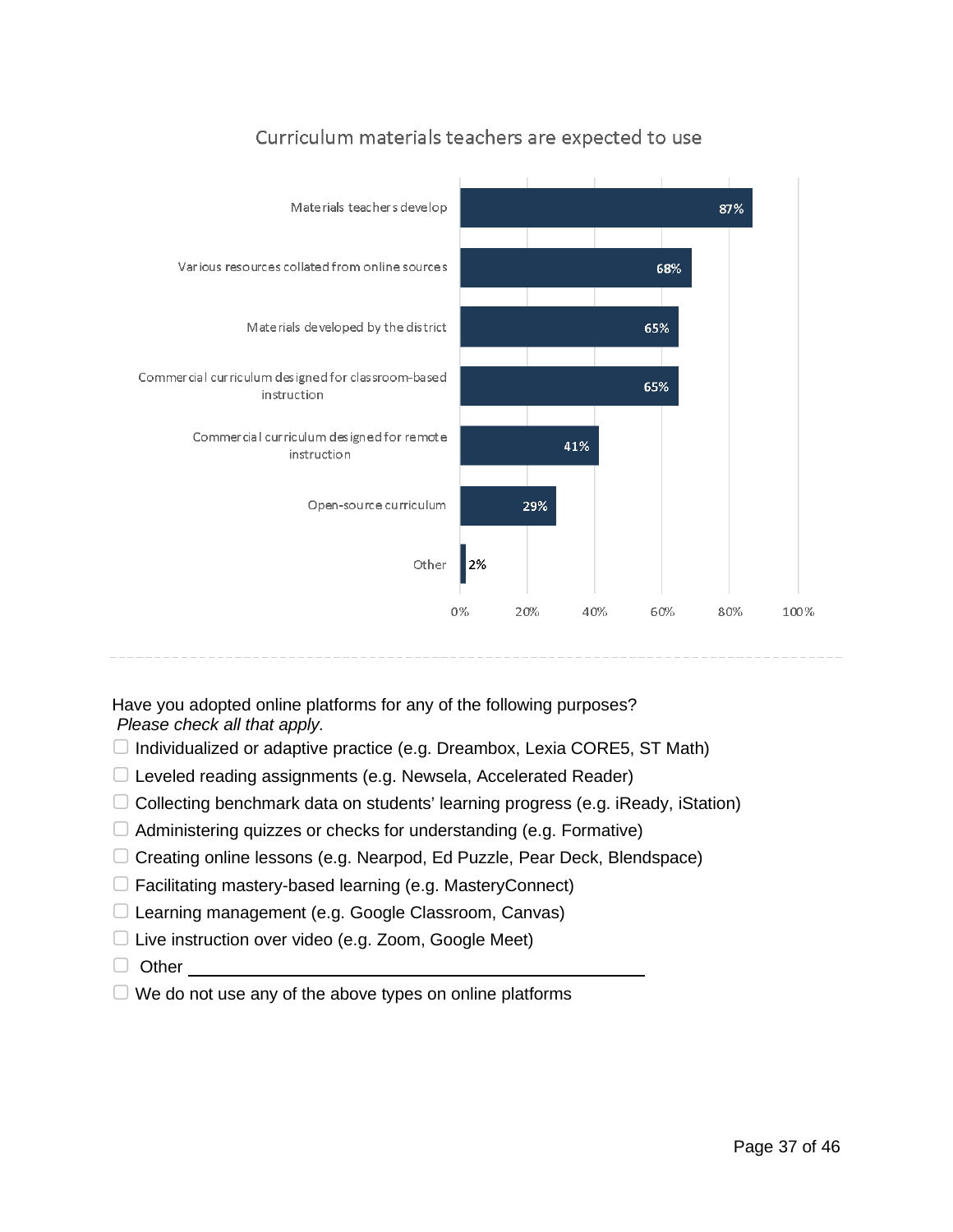

# Online platforms

Did your district have a program encouraging teachers to incorporate online learning into classroom-based instruction prior to COVID-19?

- o Formal program
- o Informal program
- o No program
- o Don't know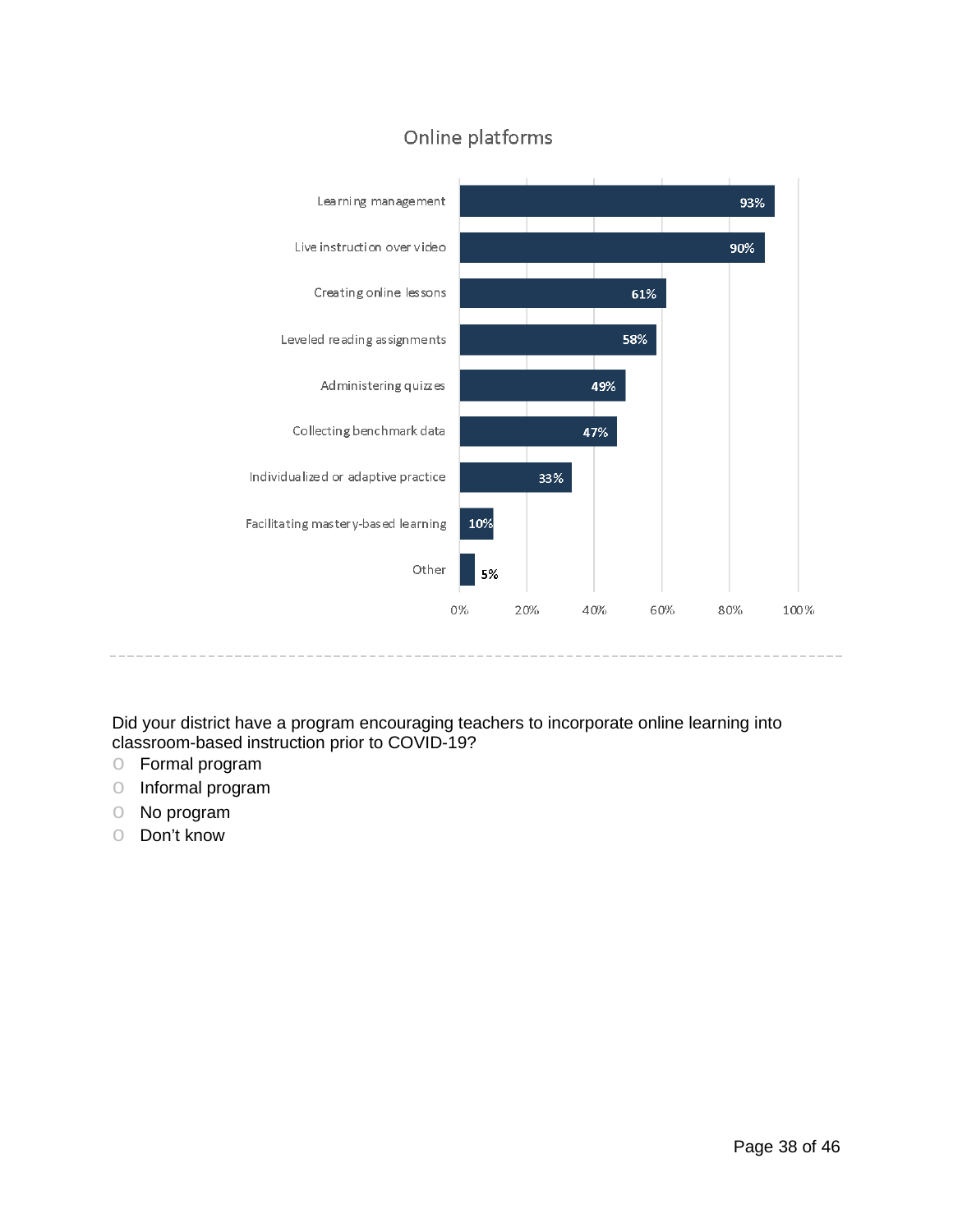

Has your district provided teachers with professional development on instructional strategies relevant to their current teaching arrangements?

- o Yes, for all teachers
- Yes, for some teachers<br>○ No
- o No



District-provided professional development relevant to their current teaching arrangements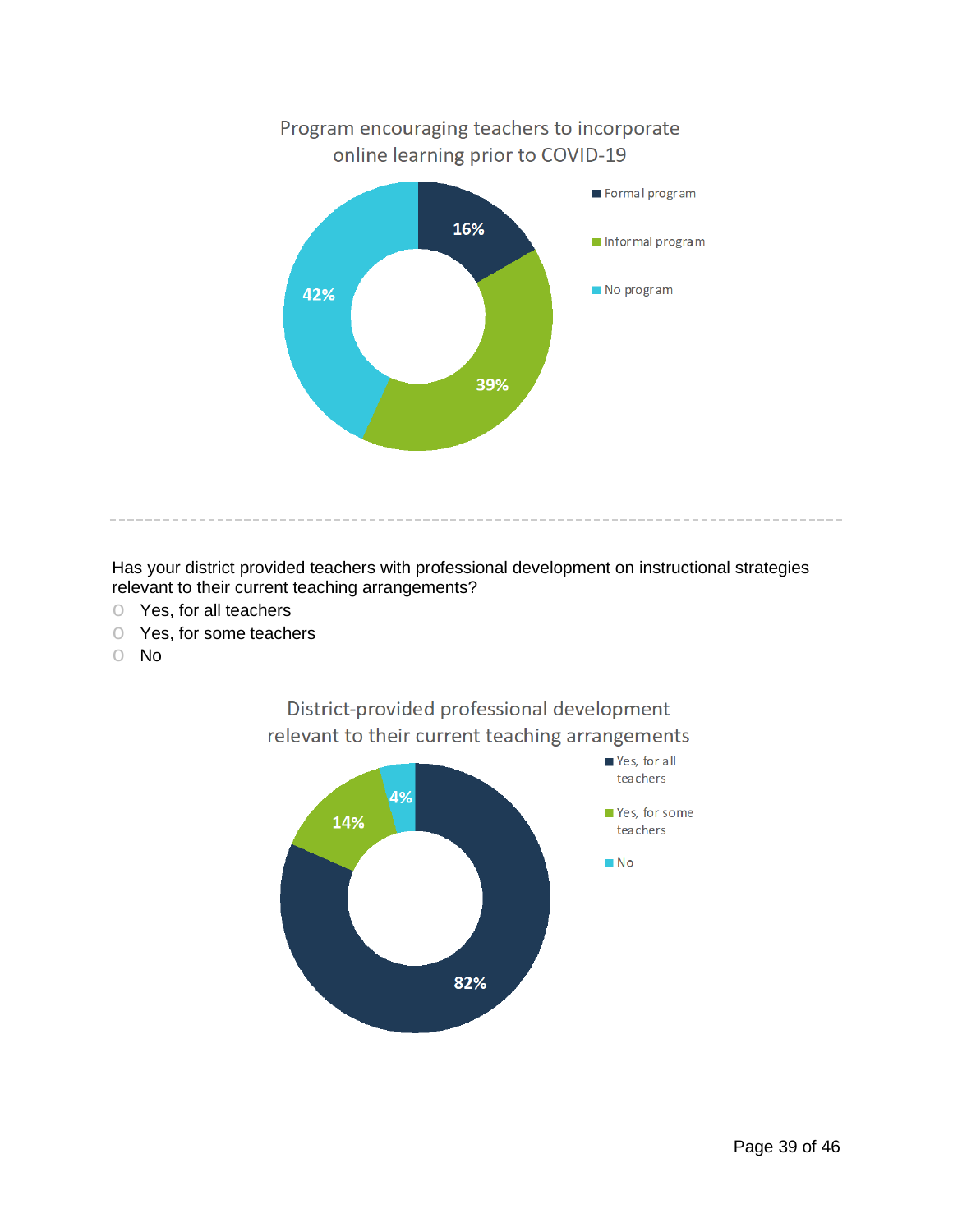Who provided the professional development? *Please check all that apply.*

- $\Box$  State or local agency (COE, BOCE, etc.)
- □ District staff
- □ School-site staff
- □ Curriculum or technology provider
- □ Other external provider



### Professional development provider

On a scale of zero (totally ineffective) to 100 (very effective), please provide your personal rating of how effective the professional development was for teachers. Please consider all aspects, such as timeliness, frequency, scope of coverage, appropriateness of the topics, etc. in your rating.

| Totally<br>ineffective |  |  |  |  | Very effective Not Applicable |  |                                |  |  |  |
|------------------------|--|--|--|--|-------------------------------|--|--------------------------------|--|--|--|
| 0                      |  |  |  |  |                               |  | 10 20 30 40 50 60 70 80 90 100 |  |  |  |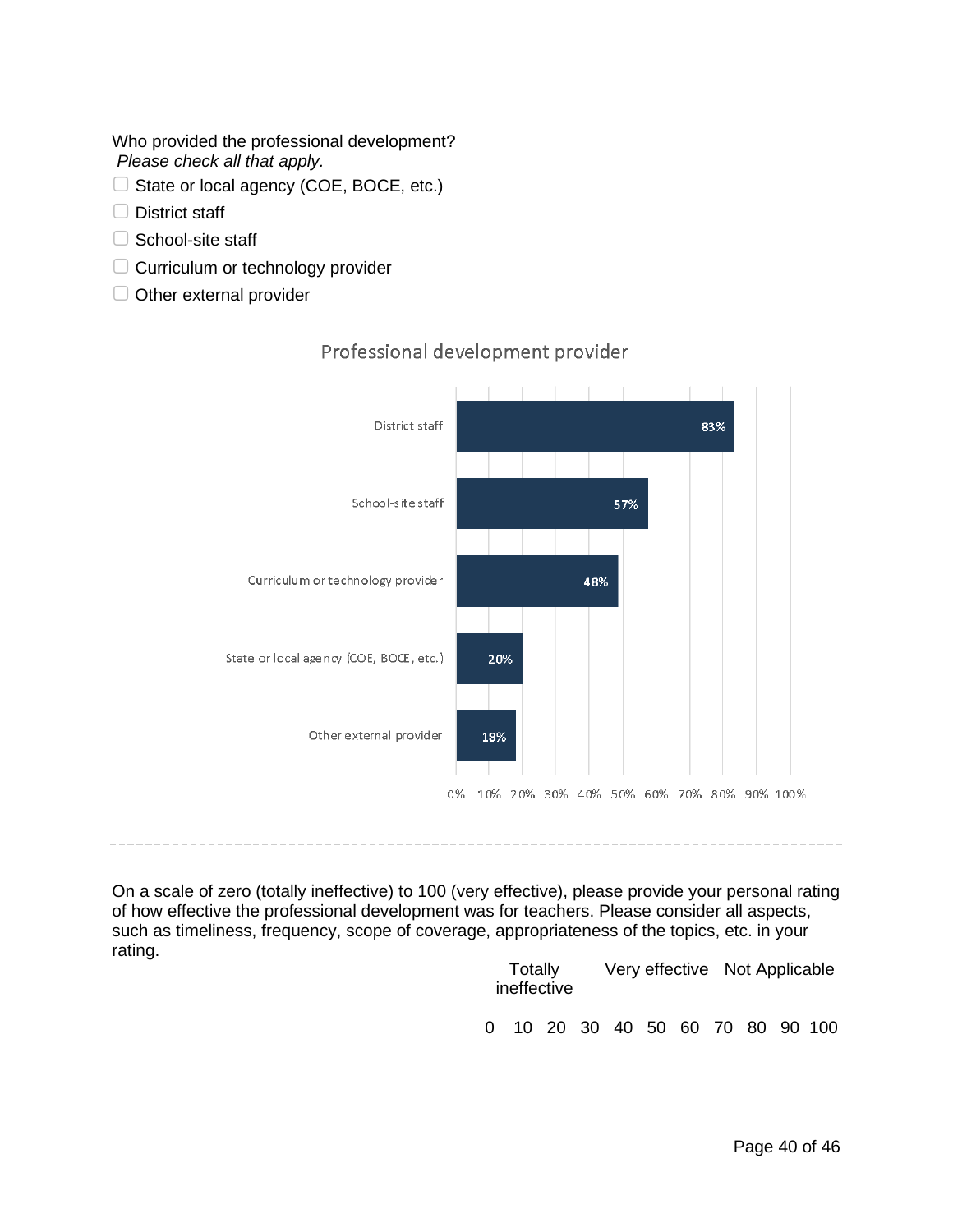Professional Development rating







### What factors led you to give this rating?

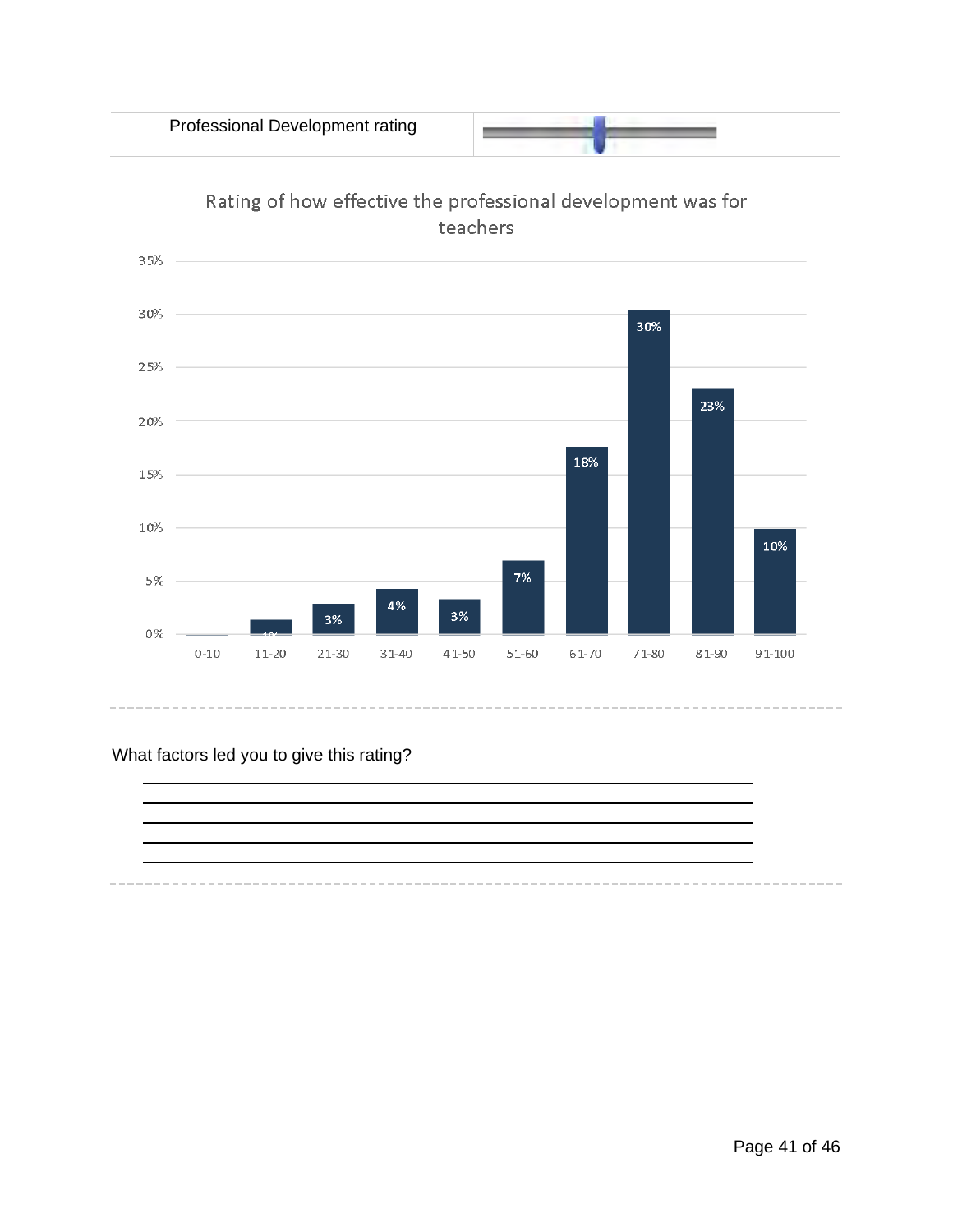Please indicate which the following factors influenced your district's current offerings. *Please check all that apply.*

- ▢ Course development and/or purchasing costs.
- $\Box$  Quality of technology and programs available for purchase.
- ▢ Limited technological infrastructure to support remote education.
- $\Box$  The need to set programs up quickly.
- $\Box$  Required teacher training.
- $\Box$  Lack of devices or internet for remote students
- ▢ Concerns about retaining enrollment.
- $\Box$  Concerns about equity.
- □ Attendance counting requirements
- □ Per-pupil funding requirements
- □ Required instructional minutes
- $\Box$  Collective bargaining agreements
- $\Box$  Parent and community input
- □ Other <u>\_\_\_\_\_\_\_\_\_\_\_\_\_\_\_\_\_\_\_\_\_\_\_\_\_\_\_\_\_\_\_\_</u>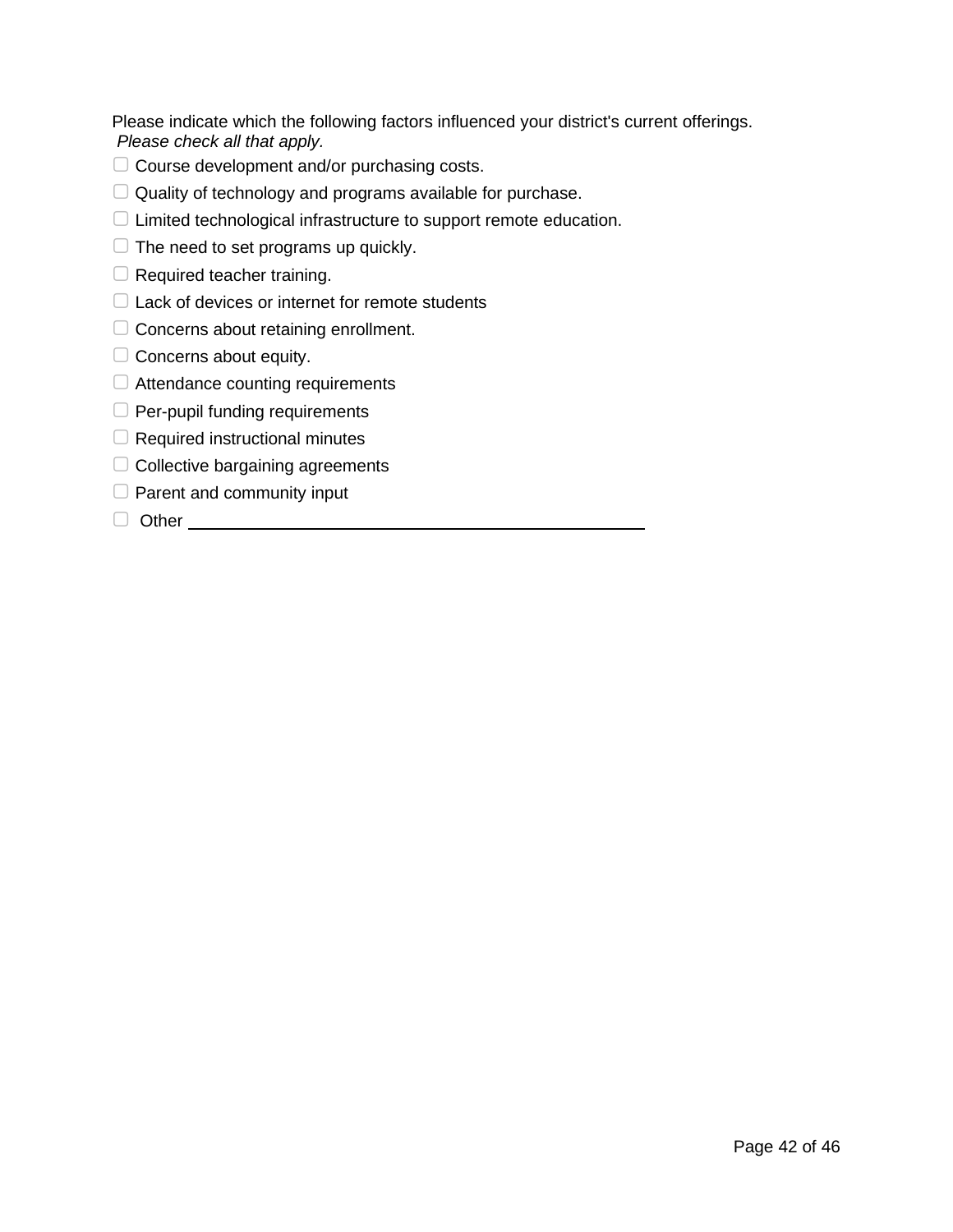

# Factors influenced your districts current offerings:

*Display Only Selected Choices from "Please indicate which the following factors influenced your district's current offerings."*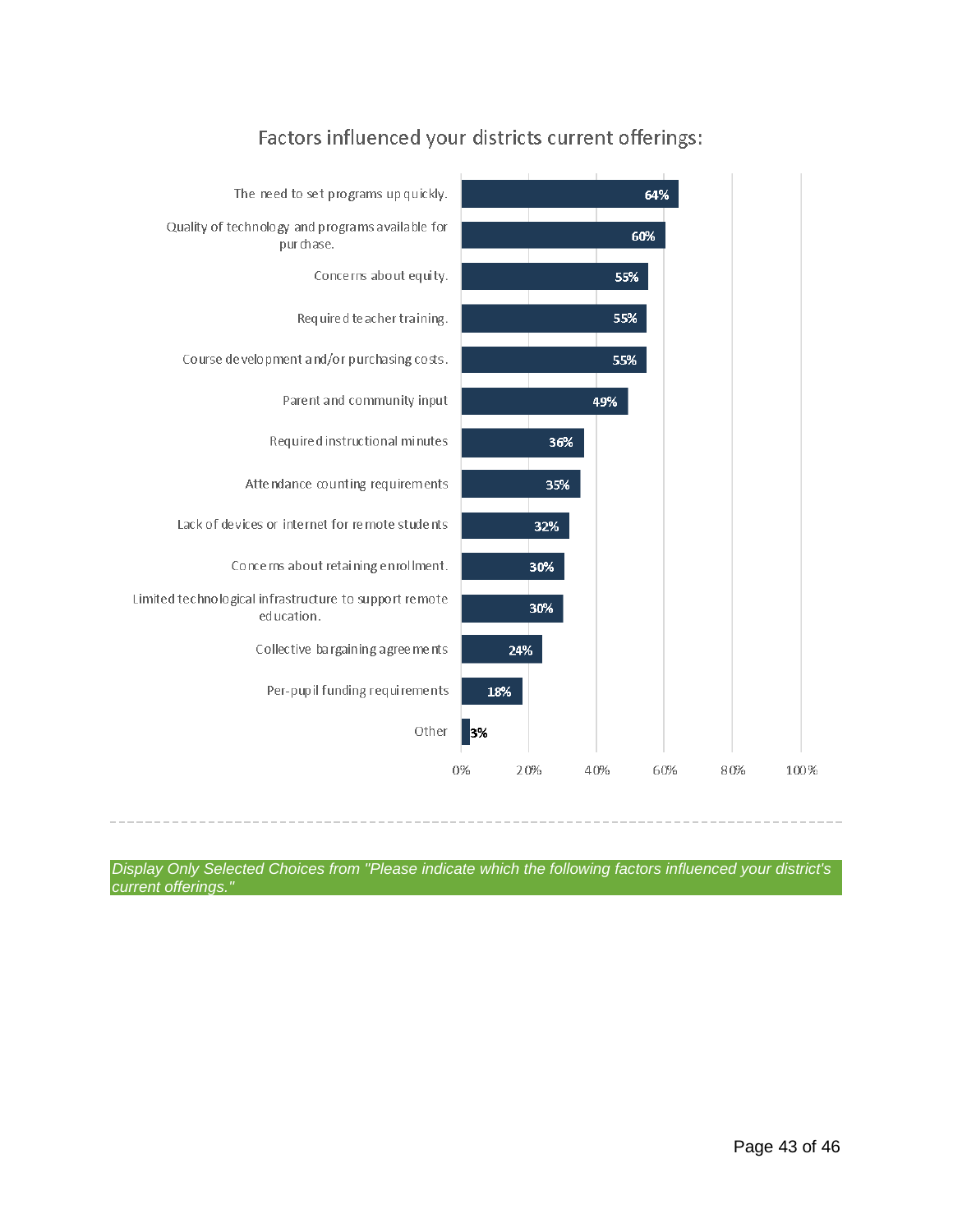Which of the following policies or requirements had the greatest impact on the instructional models you currently use in response to COVID-19?

- Course development and/or purchasing costs.<br>○ Quality of technology and programs available f
- Quality of technology and programs available for purchase.
- o Limited technological infrastructure to support remote education.
- o The need to set programs up quickly.
- o Required teacher training.
- o Lack of devices or internet for remote students
- o Concerns about retaining enrollment.
- o Concerns about equity.
- o Attendance counting requirements
- o Per-pupil funding requirements
- o Required instructional minutes
- o Collective bargaining agreements
- o Parent and community input
- o Other





 $\blacksquare$  Other

The need to set programs up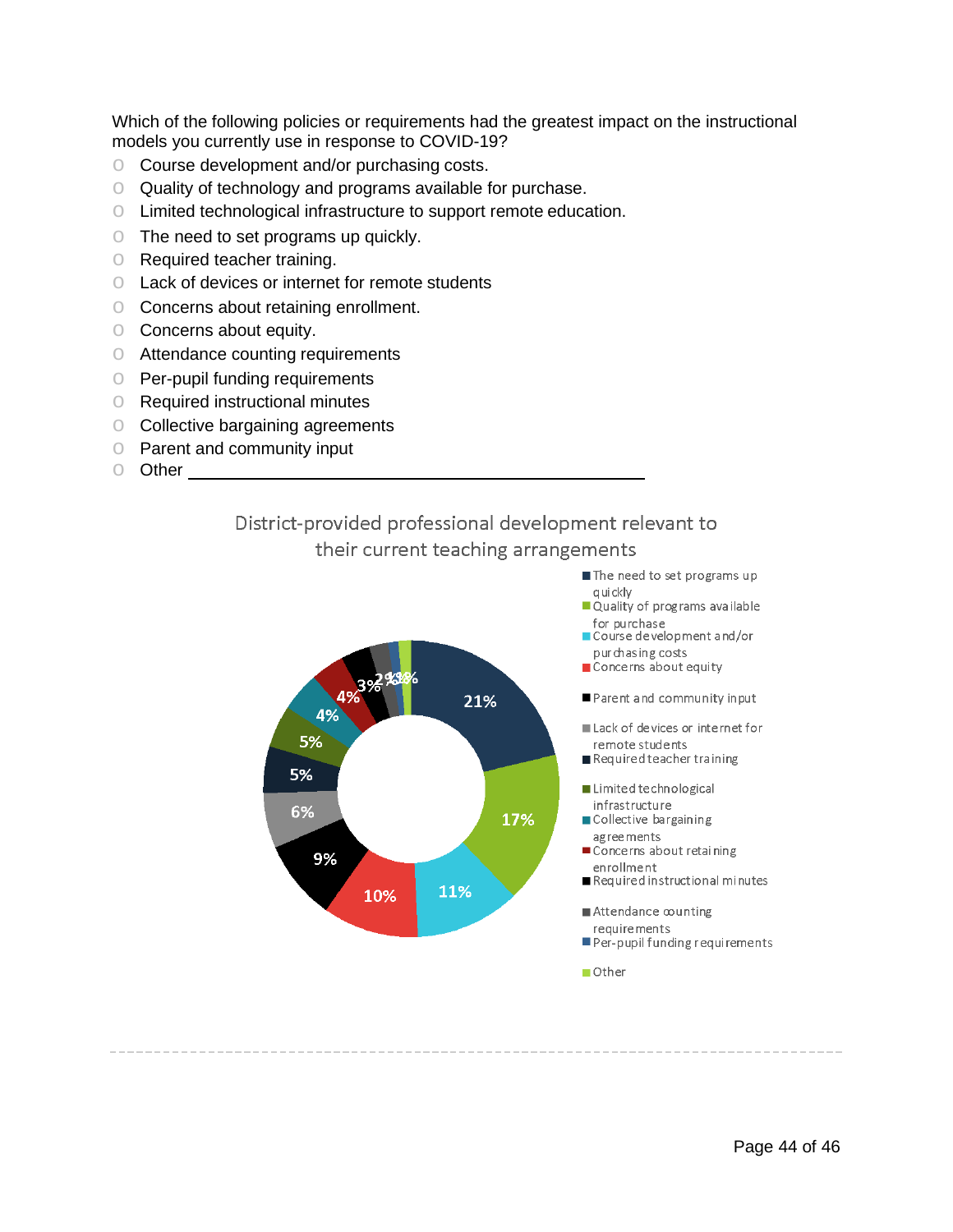In your personal option, how well do your district's current offerings serve students? Extremely Well



#### 25% 23% 23% 20% 15% 15% 10% 11%  $7%$ 6% 5% 6% 4% 3% 2% 0%  $0 - 10$  $11-20$  $21 - 30$  $31 - 40$  $41 - 50$ 51-60 61-70  $71 - 80$ 81-90 91-100

# How well do your districts current offerings serve students

(Optional) What aspects of your blended or virtual programs do you feel have gone especially well? What aspects have gone poorly? What would you have done differently?



Thank you. This is the last page of the survey.